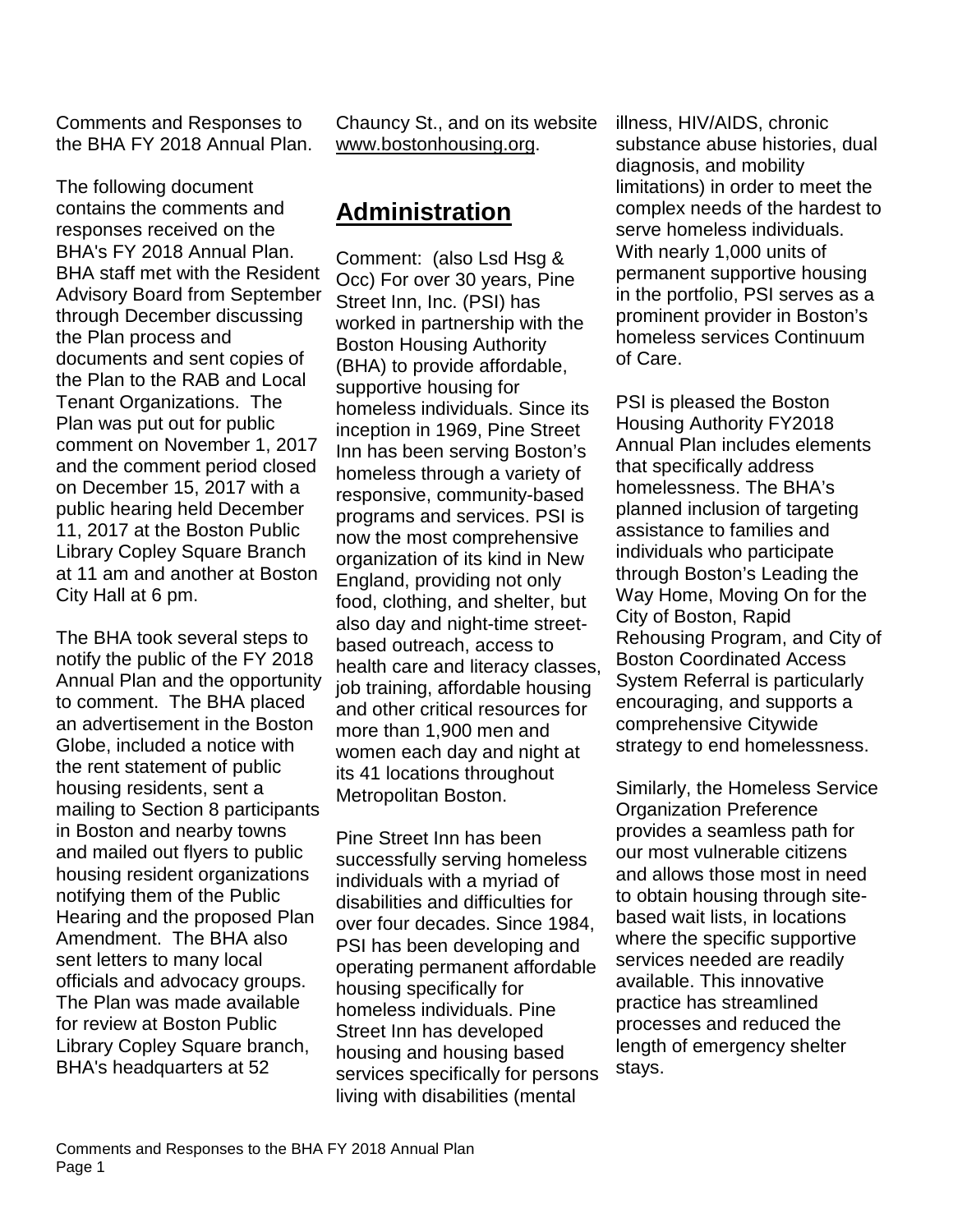One of the most promising tools to retain affordability is the conversion of tenant-based assistance to project-based units. This process will assure that market fluctuations do not affect affordable units in a tight rental economy. PSI currently operates over 40 BHA projectbased units located throughout the neighborhoods of Boston, and concurs that this conversion will encourage new construction and rehabilitation.

Pine Street Inn is grateful for and appreciative of our ongoing collaboration with the Boston Housing Authority. We applaud the efforts of the staff and residents of the BHA who diligently created a plan that is fair, progressive, and designed to increase affordable housing and decrease homelessness. The knowledgeable staff, crucial services, and informed guidance provided by the BHA are invaluable. We pledge to work together in partnership with the Boston Housing Authority to preserve, create and provide access to affordable housing for the homeless individuals we strive daily to assist and empower.

Response: Thank you for these comments and for the continued strong partnership between PSI and BHA. We value this work together and will continue to maximize the use of project-basing vouchers per your suggestion.

Comment: (also RED) There was some discussion about what the ramifications would be of the pending tax bill on public housing redevelopment. Back in 2013, during sequestration, BHA had to take many costsaving steps to remain within its Section 8 budget, and had contingency plans about which families might be removed from the Section 8 program if there was insufficiency funding. It was noted that the tax credit program was a big incentive for developers, and it was one of the best levers to help create or preserve affordable housing—it would be terrible if this tool was lost. There was discussion about organizing and needing to stand up, speak up, go to Washington by bus, with Tshirts, and make sure that leaders know public housing & Section 8 residents as people, not just statistics—proud to say who you are.

Response: The impacts of the recent tax reform legislation are still being evaluated by the affordable housing community nationally, by advocates locally, and by the BHA.

Comment: (also Public Safety) Concetta mentioned the recent shooting at Mary Ellen McCormack. It was noted that there's a gap in funding for BHA public safety. During the Menino administration, there was a handshake on revenue from a city parking garage used to help plug this gap. This is no

longer feasible. There was a discussion with the Walsh administration about redevelopment in that area which might cast a shadow on the Common, but which could help create affordable housing (and also help cover these public safety costs).—\$20 million for the BHA, and a majority of RAB members wrote a letter supporting this proposal. However, it's not clear where things stand on this. People thought this was an important topic to flag for the public hearing, and that it might be good to ask for a public hearing from the Boston City Council on this issue (both the funding support for the BHA and the public safety needs). John cross referenced p. 9 of the 5- Year Progress Report, which talks about the operating deficits with unfunded public safety costs.

Response: The Winthrop Garage proceeds noted above have not yet been collected by the City and the timing is unclear. The City has committed \$25 million to redevelopment efforts at Old Colony and \$10 million to redevelopment efforts at Orient Heights. In 2017, the City provided \$4 million to BHA to help fund public safety, including both BHA police and public safety officers at Elderly/Disabled sites. The BHA has requested this funding again for 2018.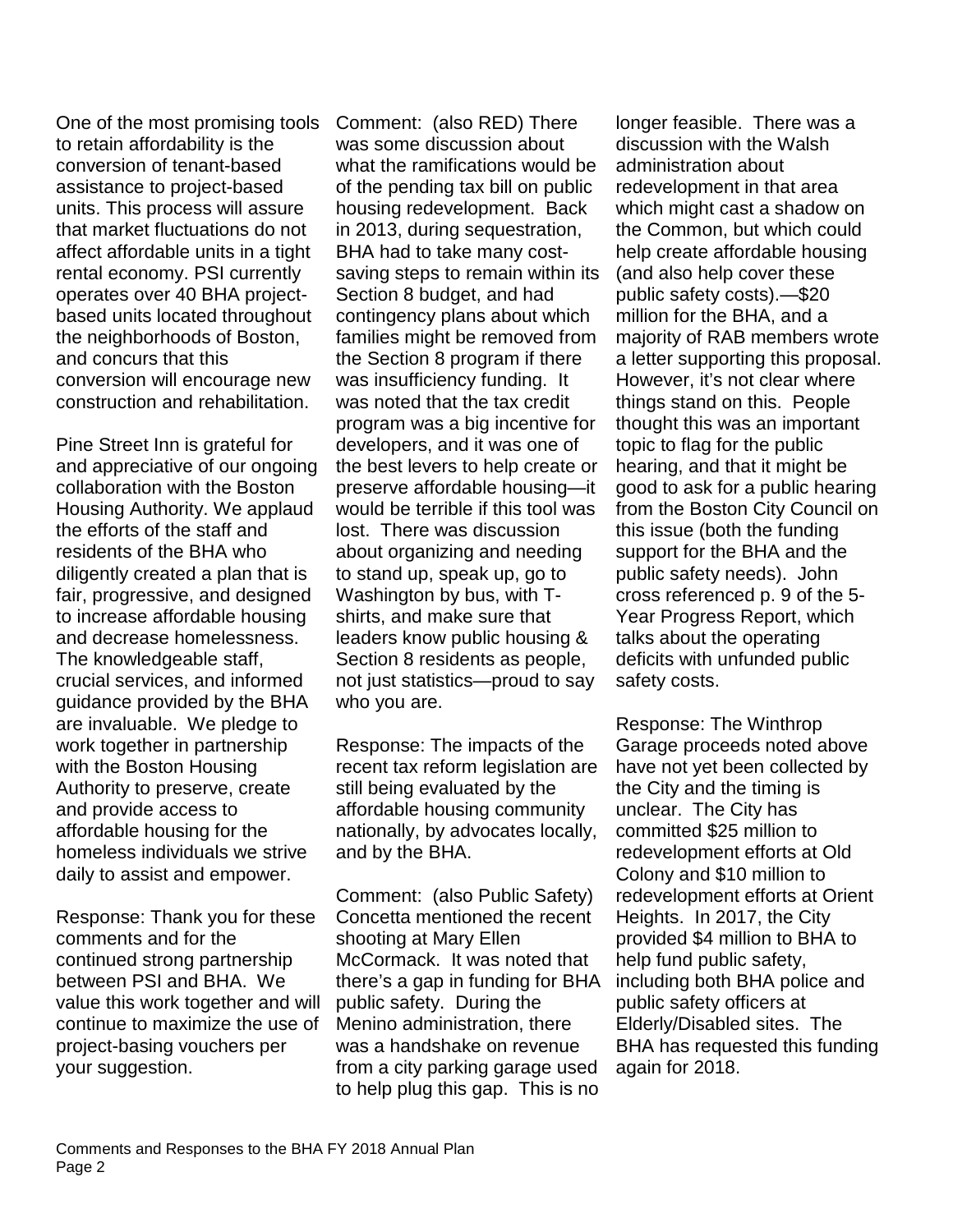Comment: The Progress Report focuses a lot on the challenges facing the BHA with long term funding/commitment for public housing and Section 8. The RAB may want to talk with BHA and community partners about having a symposium on this in the new year, talking about how reserves work, and discussing best strategies.

Response: The BHA is supportive of this idea and would help to plan and implement such a symposium of there is sufficient interest on the part of the RAB.

Comment: Hi. My name is Joan. I'm actually a recent resident in Boston, in a Boston Housing Authority apartment complex down in Dorchester. So, all of this is pretty new to me. I didn't even know there was a plan. I'm somewhat grateful there is a plan; I haven't seen the plan. It's just been  $$ for myself – a little bit chaotic, moving into an apartment during the summer. Waited four months for screens to be put in, for other repairs to be done, which is not particularly what you want. So, on a very particular level, there's been some issues with the place that I'm living in. But I think in general, I see a city that I'm getting the sense is leaving actual public housing kind of withering on the vine. There's more and more talk over the past few years about affordable housing, however, I don't think

apartments that are renting for \$3 or \$4,000 are "affordable" for a good chunk of the population in the Boston area.

I also don't think that developers who are looking to build in this city, who are putting up one luxury high-rise after another are paying their share and assuming their burden of running the city in a responsible and fair manner.

And, it's kind of really outrageous that there isn't more of an outcry and that there isn't more demand upon the part of all of our public officials, be it in the city or in the state, to insist that these people do what they need to do to make this an equitable and fair living environment for everybody who wants and needs to live here. There should not be an exodus of low-income and workingclass people out of this city to wherever they could find a place to live, because nobody in the city cares enough to make sure that they get what they need and rightfully deserve.

I really wish that the Public Housing policies reflected that. I don't want to hear about affordable housing unless you include the figures for low-income subsidized housing. And I want to hear the figures about how many people need subsidized housing – not affordable housing. I want to know about how many people, like you say, in Section 8 housing have a Damocles sword hanging over their heads

because they never know, with the sifting economic landscape, how long they're going to be able to hold on to the place that they have, or how many additional financial burdens they're going to be expected to assume just to keep what they have already had and pray that wherever they may be forced to go to would be at least equal – not even superior but equal – to their current living situation.

I don't hear a whole lot from the city – I don't see a whole lot in the papers about these kinds of situations. I don't want to see another politician with a shovel in their hand anywhere in the city [chuckles] unless they're laying a foundation for a soon-to-be completed quality, low-income, subsidized housing. Let us know how many people are going to be housed, when they're going to be housed, how far down the road all the people that are still on a waiting list for subsidized housing will get housing. And the surrounding communities are not any better. When you get mail back that will say you could wait anywhere from 48 to 72 months to get housing in any number of the surrounding communities, especially if people are older. I mean I'll be 67 this winter. You know, 72 months is a really long time to wait to get and keep a roof over your head. We're not talking anything palatial, anything fancy in the least; we're just talking about just the basics in terms of housing. I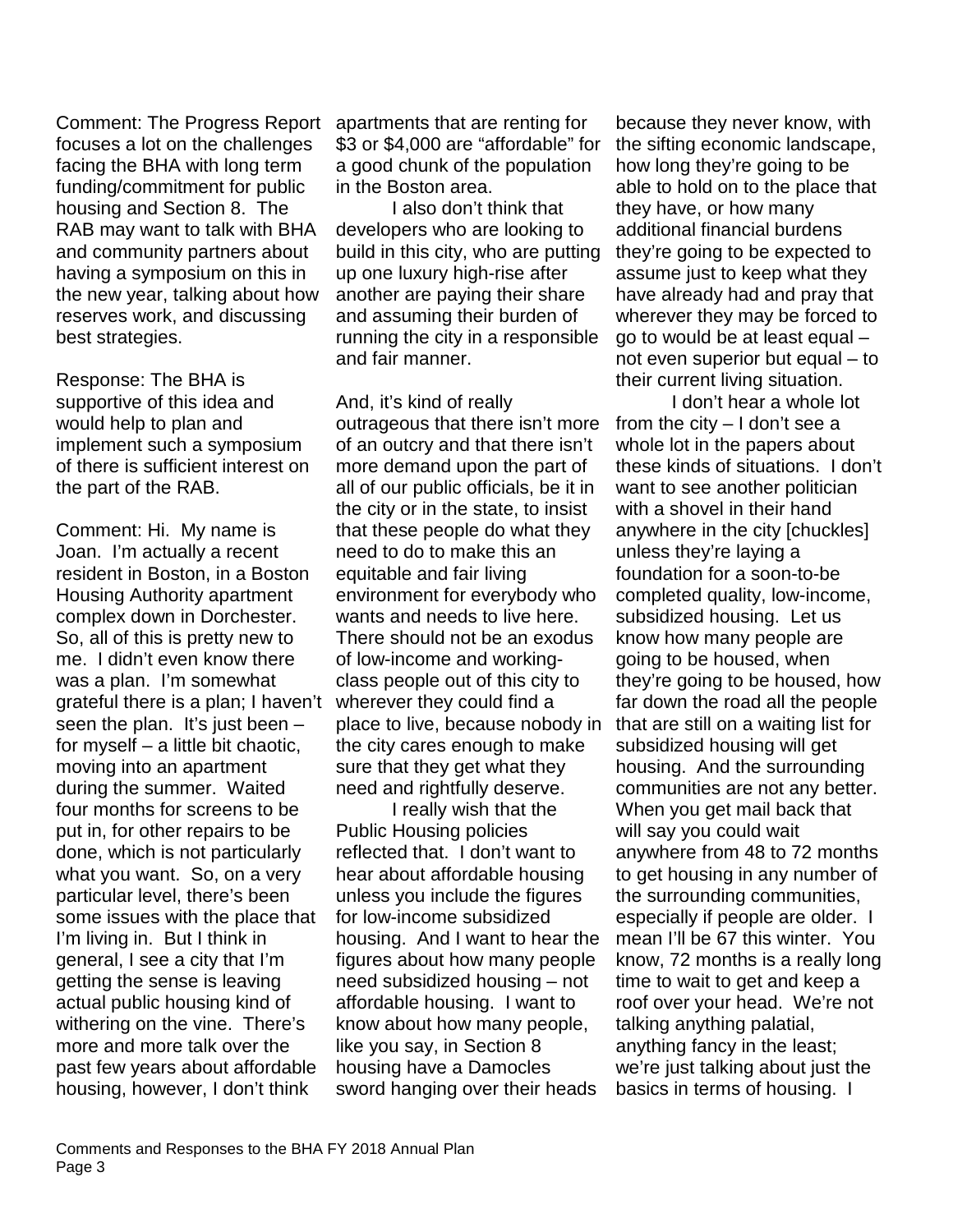really don't hear as much as I feel – I know Mayor Walsh's administrations fairly new. But still, these problems – he's been on Beacon Hill for a number of years and there's been any number of other people in the city who've worked for the city, worked in the city for a number of years who pretty much know the political and economic landscape here. They all need to be pulling their weight to make sure that everybody gets a seat at the table and everybody gets the housing that Comment: (also Pub Safety) they need.

Let me just kind of finish up a couple things. When you talk about homelessness, people don't go applying – whether you're chronically homeless or homeless for the first time – homeless is homeless.

They're making all sorts of reasons that people end up being homeless. A lot of times they're not at fault, so I really hate to be in a situation where there's a divisiveness against people that are very much victimized.

The other issue too, about people who are on drugs: It actually crosses all age groups. It's kind of amazing, where I lived a few years ago to see elderly people with drug addiction problems, elderly people who may be selling their own prescription drugs – you know – deciding to do without or because they kind of need

the extra income that that will bring in. So, I think we need to be careful about how we, say, target or define various groups of people. We need to do that in a way that's productive and inclusive.

So, I'll stop for now and let anyone else who wants to talk, talk. [Applause.]

Response: Thank you very much for these comments and we will consider ways to incorporate this feedback.

One of the big issues that was talked about this morning was also about city funding and city guarantees. So for example, BHA has had a problem in its developments with public safety money. Public safety money is the safety officers who are at the front desks at the elderly and disabled developments. It is some of the BHA police. That money has always been short. There was a special grant for it years ago that was done away with in the early days of I think Bush 2. So, the problem is that the city was giving some money from a parking garage that was located near the BHA, but that parking garage is now getting redeveloped. Then the question was, the redevelopment plan was the one that got into the controversy about the shadow on the common. There were a number of pledges that were made about being able to  $-$  if

that redevelopment happened – if there would be significant additional money that could come for the BHA and other sources. But at this point, no one knows exactly where that money is. That's a real problem for BHA's budget. That's something that we need to talk with the mayor about, that we need to talk to city council about, we need to talk with the state legislators about because those are all some pretty good promises that were made but unless there's follow through on those promises, it has a direct impact on the quality of life that people have living out in the development.

One of the other discussions this morning relates to what people may have read in the last couple of days in the Globe. So in the Globe, there have been these articles about "is racism better or worse in the city of Boston lately?" The question particularly of, are there new communities of just wealth that are being created that people don't have an opportunity to go into with Seaport being the primary example that's given but of course is not only the one. This relates directly back to the [affirmatively inaudible 46:17] housing discussion with the BHA, which there have been a number of discussions with the Resident Advisory Board about. But, it needs to be that if there's going to be inclusionary development or other types incentives to try to create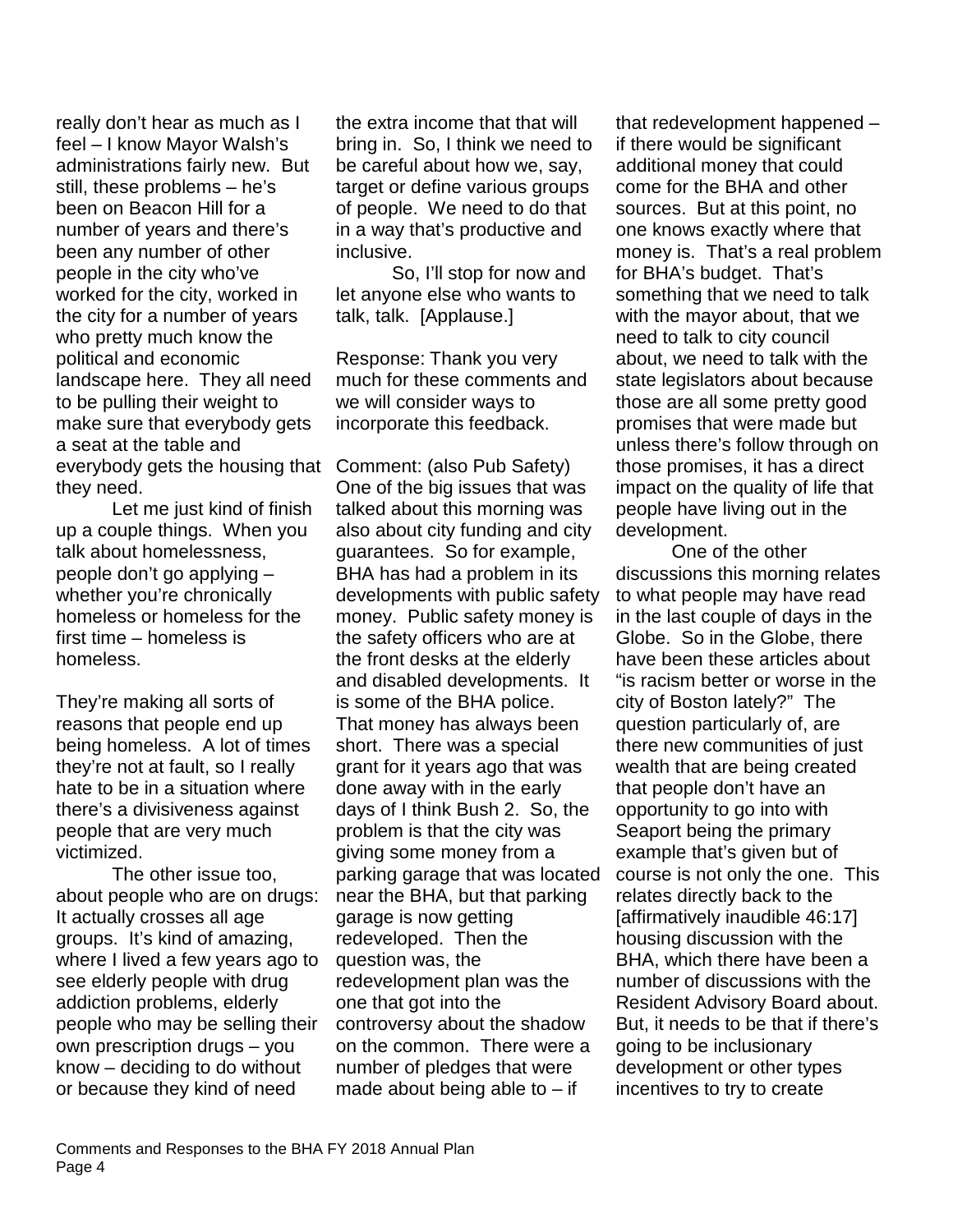of what is affordable is the key question. If the affordability limits are 70 percent of area median income or higher, you cannot place a Section 8 voucher in those communities; the rents are simply too high. So, there needs to be guarantees that whatever gets created has some sort of setaside that's going to work and will work for all of Boston's communities to be inclusive.

I know that BHA has been talking about the challenges that exist in its fiscal budget. This morning people were talking about all the challenges with the low income housing tax credit program, everything being up in the air with what's going on in Washington right now, and BHA's relying a lot on low income housing tax credits to get developers to help redevelop its public housing so it will be good for 30 years or 40 years from now, as well as to help do the redevelop communities that will use a leveraging of private market development – like in Charlestown – to then retain the 1,100 [inaudible 47:42] units of [deeply 47:45] affordable housing there that will be 30 percent of income and targeted to people at 30 percent of income or below. But, if you don't have tax credits, that may not work, the leveraging may not exist. Those are some open questions that no one knows the answer to. So, when the list and need to be talked

affordable housing, the question the RAB was meeting about this about. I don't know what's in last month, they were talking about how it would probably be good to have some kind of community forum or community partners – BHA and residents – all come together to talk about those challenges and what can be done and what's the common vision and some common strategies. Thank you.

> Response: As noted above, the BHA would welcome the opportunity to have a community forum on these issues and would help to support such an event. We will follow up with the RAB.

Comment: When you're talking about affordable housing and there's this general understanding, there's a ceiling in terms of your income where you're going to qualify, but there's also a floor. There are a lot of very low income people that can't afford affordable housing.

I never see any discussion whatsoever from any source, any forum, any anything about those people: How many there are, what's being done. I mean they're literally left out in the cold. That's why this whole term "affordable" has a really kind of shady aspect to it, because it's not really fundamentally, directly geared towards the different populations that need to be on

your plan!

Response: Thanks for making the point that when people talk about affordable housing, there's a huge range. So, affordable housing that is geared to people who are making 70 percent of the median income is one thing, but that does not serve the population that the BHA serves. So, what we're not making more of right now is deeply affordable housing, and the 40,000 people on the BHA's waitlist are keenly aware of that. You guys can always help us make that pitch to politicians and everyone else.

We are keenly aware of this issue. Staff at the Hearing told the commenter about places where the Plan was available for review.

Comment: PR. P.1; In the background piece on the first page, it may help to have some additional statistics—i.e., how many elderly, how many nonelderly disabled, and how many families with children are served in each of the programs. For the public housing program, it should be noted that the demographics are different than for the public housing eligible population for Boston: thus, as reflected in the Supplement above, 43% of eligible households are white, 27% are African-American, 18% are Hispanic, and 8% are Asian—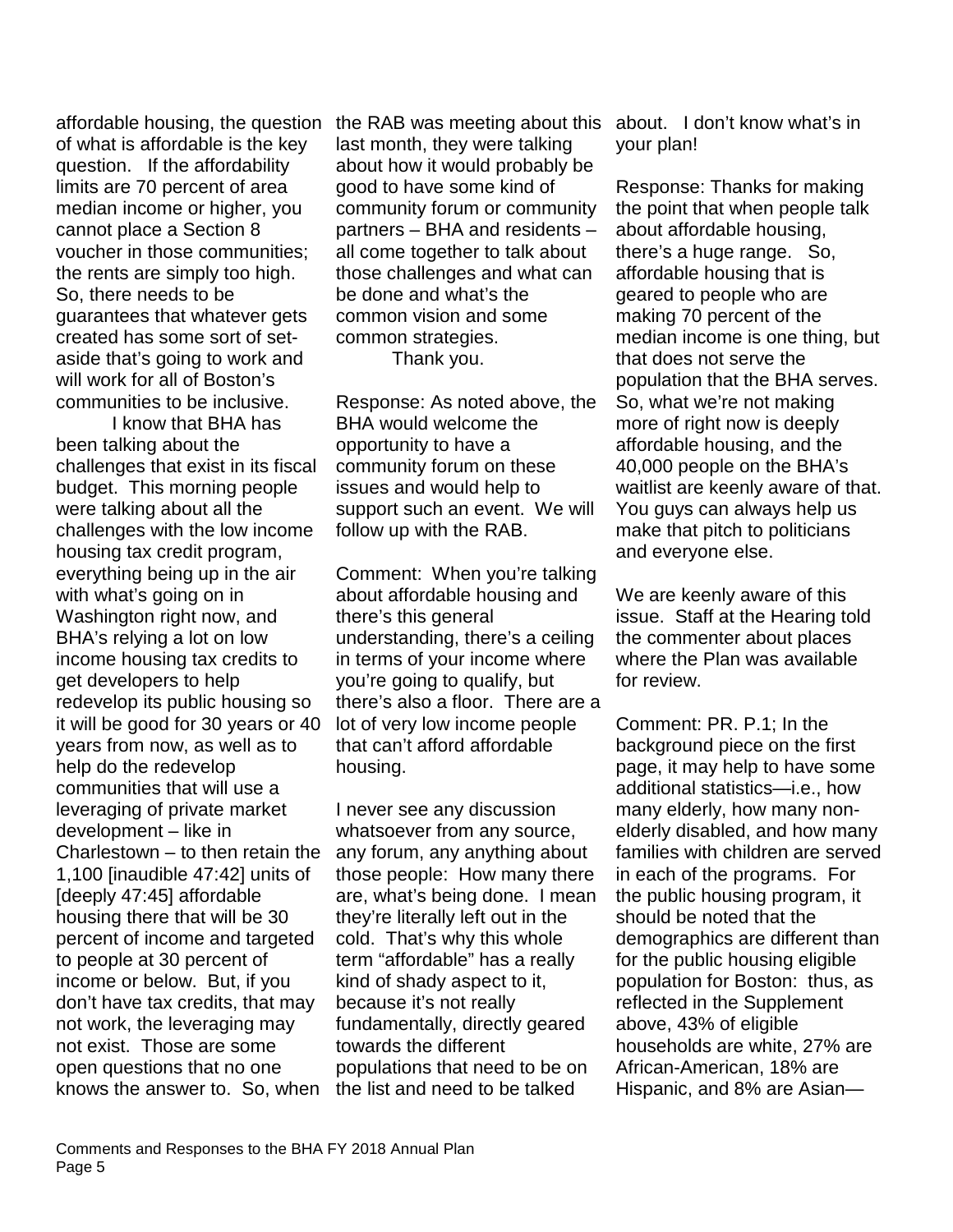but this shows a significantly larger Latino population (42%) and smaller White population (16%). It may be helpful to have information on trends i.e., in 2007, the figures were x. All of this is relevant for the Analysis of Fair Housing (due to be completed soon). It would also be helpful to have similar demographic information for the Section 8 program and to know how many BHA Section 8 households are located in Boston and how many outside of Boston (and how many in what communities), as well as those demographics—i.e., is the Section 8 program providing an opportunity for families of color to move to largely white suburbs, or are participants concentrated in minority communities outside of Boston?

Response: Staff will take the comment under advisement when we update the 5 Year Plan.

Comment: PR. On p. 3, it's stated that BHA is unable to keep its operating reserves at the HUD recommended level. What is the HUD recommended level and what are BHA's current levels?

Response: HUD recommends that Housing Authorities have 4 months of routine expenses. We have approximately 2 months of routine expenses.

Comment: (also Pub Safety) PR. On page 9, public safety

expenses are part of the operating deficit—this says that "the BHA is working with the City of Boston to address unfunded public safety costs", but it doesn't provide any specifics in terms of what the City will be doing, any timeline, or options that are being discussed. All of this should be shared with the RAB and the public.

Response: In 2017, the City provided \$4 million to BHA to help fund the gap in our public safety expenses, including both BHA police and public safety officers at Elderly/Disabled sites. The BHA has requested this funding again for 2018.

Comment: Finally, in terms of public safety, I am very concerned about public safety issues because I live in this area and, just over the weekend, there were gunshots in my development. We have gun warfare going on between some of these developments. So, I am calling for someone to take a serious look at bolstering housing (inaudible, audio interference 00:14:39) nationwide. The job crisis and rate of violence has created a feeling of uncertainty among tenants like me. There are not enough police to go around. Cops nowadays have to act like mental health experts and they are not medical personnel. We can't just rely on city police departments; they are already stretched. So, I'm calling on

HUD to give local housing authorities some part of money for housing security. I'm also calling on the Boston City Council to hold a public hearing to look at funding sources for BHA police, okay? Public safety at your housing developments has been unfunded for years, especially now that BHA's operating with a significant yearly deficit. This uptick in gun violence may be a byproduct of not having enough housing police. When we measure this against the collective trauma, the socioeconomic disruption, and also life and property damage, I'm just asking for the City of Boston: we need to start finding creative ways to pay for security at our housing developments.

Response: The BHA shares many of the commenter's concerns and completely agrees that the solutions to these public safety concerns need to be prioritized by the BHA, the community and the City.

Comment: Now, the reason I'm here: it's come to my attention that there may be a gratuitous cut in Housing and Urban Development budgets, to the tune of \$6 billion. Due to this gratuitous cut, Boston Housing Authority has a debt overshadowed by the US government. This appears quite ominous. The US government is suggesting nontraditional funding methods.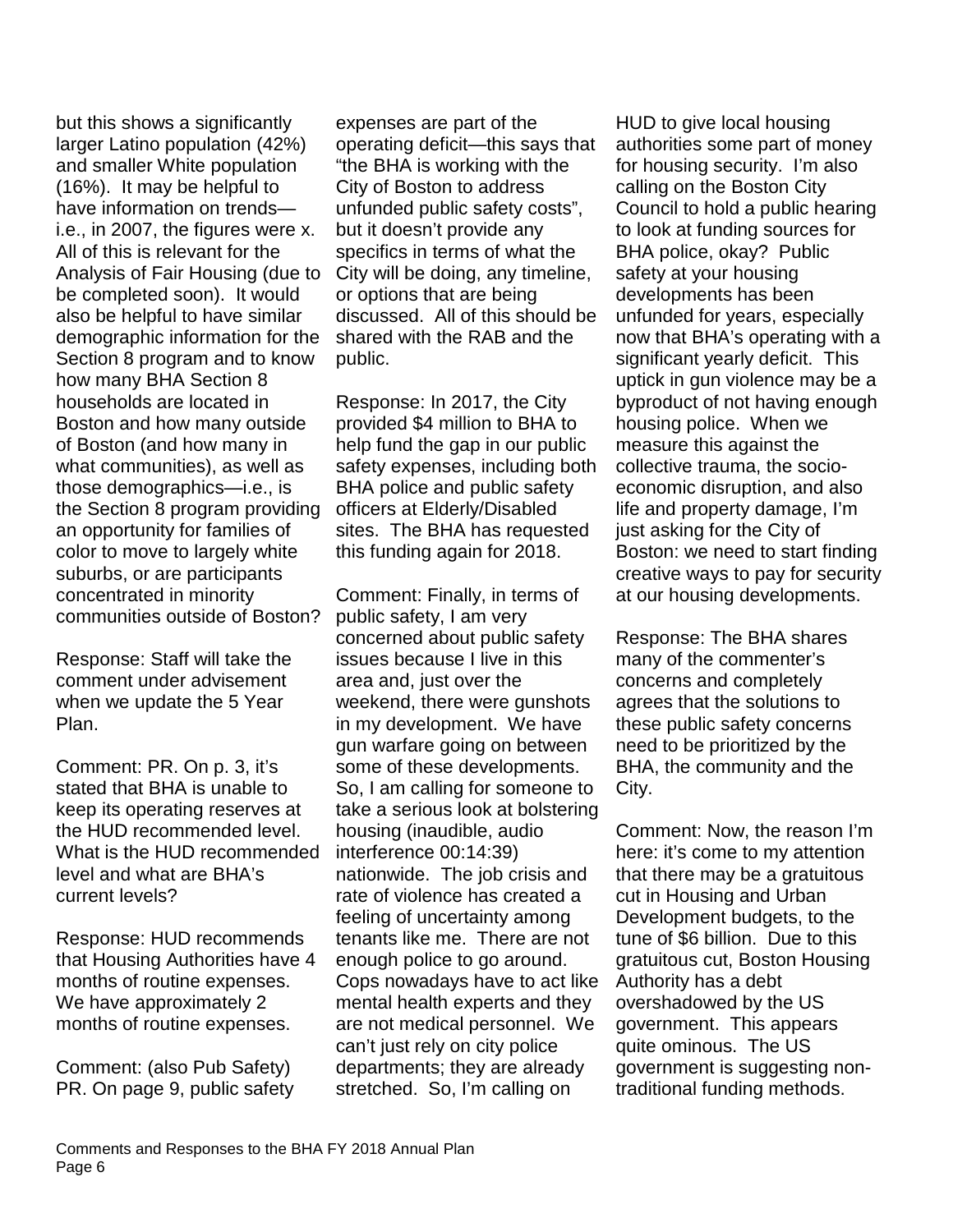These, in particular, involve fixed-income development and rent assistance demonstrations. (Inaudible phrase 00:08:21) troubling times. (Inaudible phrase 08:24:00), we can only hope that our country, our city, will be able to continue our way of life and our freedom. Thank you.

Response: We agree that such a cut to the HUD budget would be disastrous and also hope that it will prevented.

Comment: Good morning. My name is Meena Carr. I am part of the RAB. I am also a resident and I am also the Executive Director of my tenant organization. I am here to speak on behalf of the residents. I love myself. I want to be happy where I live. I think that we, as residents in public housing - we need to take a stand. It's our lives, our children's lives, and the people around us who are our neighbors. So, what I want to say to the residents and to Boston Housing: we know there is a tight budget. We are aware that all developments under the Boston Housing Authority are stretched. But we, as residents, must take it and start policing our own development. We have to be the eyes and the ears. We have to teach our children respect. That is the most important thing that we have to do. If we respect ourselves, we will respect others and we will respect

authority. We need to stand up. We have police officers in our district. Everybody who lives in Boston lives in a district. We have to make that district responsible. We have to call on them, not only when there is a crisis, but we have to call on them to come into our community, let the young people know that, so that they will not be afraid, when they see something going wrong, to call in. But, in order to do that, we have to have trust. So, today, I don't know what Boston Housing can do, but I think, if we, as a people, get together, we can go to City Hall and let them know our concerns. One person speaking is a trouble maker; that's me (laughs). But if every one of us here goes to City Hall to let them know our concerns, not only once, but we have to be a consistent presence. We have to go up to them and let them know that it's not a one-time thing. We will get results, but it has to start with you, the resident.

Thank you. (Applause)

Response: Thank you for these comments.

Comment: In the five-year progress report, there has been a continued discussion about the challenges that are facing the BHA because of the fiscal situation. Because of that, BHA has had to propose redevelopment of its Mary Ellen McCormack, its Charlestown and Hailey developments,

where that will be, basically, taking down the existing developments and then building the new developments, which will have a major market components that will replace the number of public housing units there with equallyaffordable units. As Concetta pointed out, a lot of this counts on things like low-income housing tax credits and other sorts of incentives that we don't know where they may be, these days, in terms of the overall climate. So, there's a lot of uncertainty that the Housing Authority is in, and the country in general, is in, about all of these areas.

At the RAB's Reading Committee, there was a discussion about convening a meeting, perhaps this spring, to discuss with the BHA, with residents, and with community partners. Again, where are we on the challenges? What are the best ways to approach that? The BHA has been proposing things like the Rental Assistance Demonstration program at a number of different sites and it looks like that will be a promising way to be able to get additional financing and funding in. But, of course, all these other things affect it. And it's also a way to avoid misunderstanding or tensions and it just would be good to get all those things out in the air and out in the open and to have a good dialog about those issues.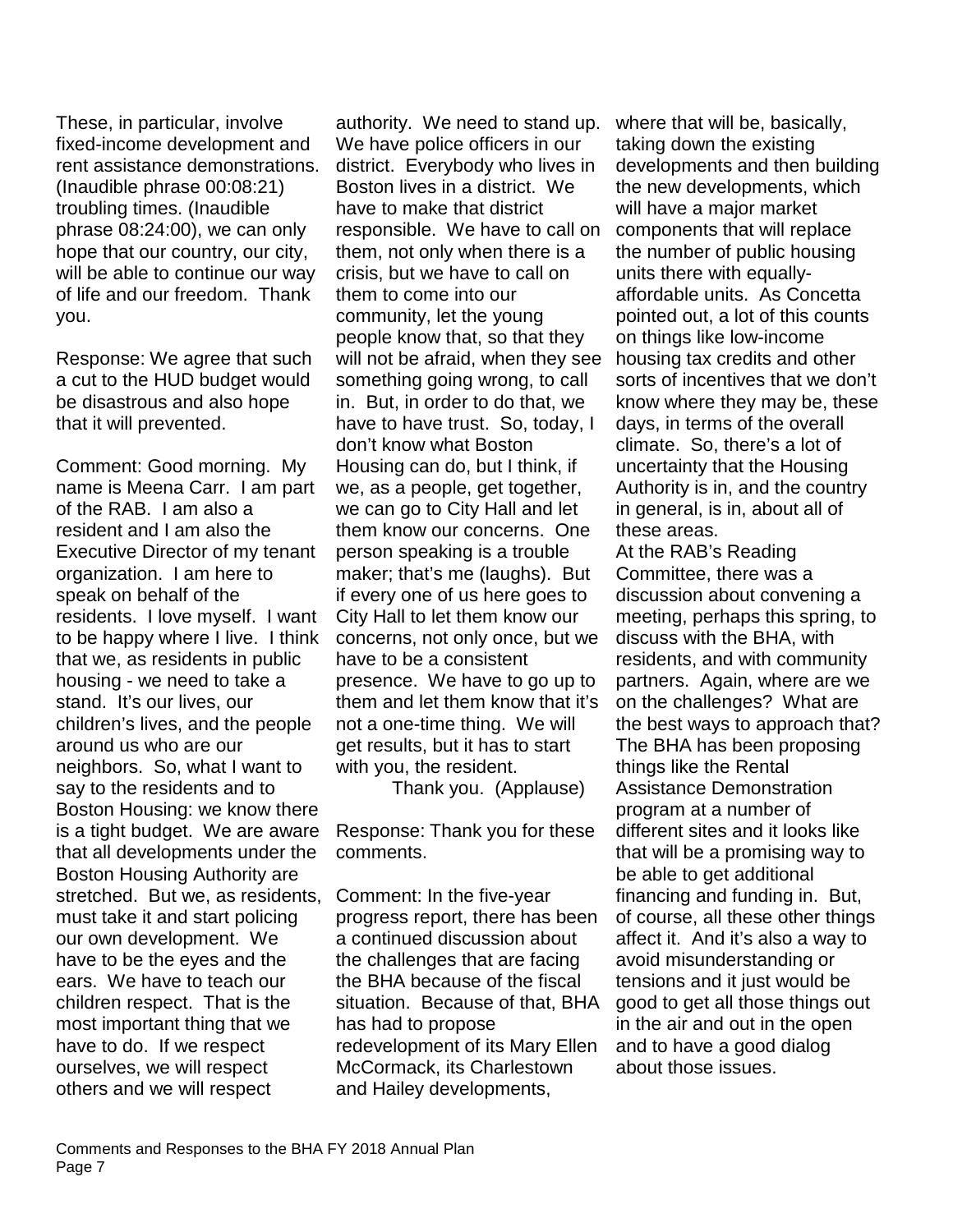Concetta also mentioned and others have also mentioned the issues about security. Just to back up, BHA was getting some money regularly from a garage that was located in the area not too far from the BHA. That garage is no longer going to be generating parking revenue. The alternative has been major redevelopment, which reflects on the conversation of the "Shadow on the Common" question. There have been pledges made to the Authority and other community partners about ways in which that redevelopment can happen and additional money that could come in that would then be pledged to help support the BHA's programs, addressing the continued budget deficit of our public safety. We don't know where that stands right now. It would be good to find out. We are tackling that stance and, so, the call for "What's going on with this?" with the City Council, checking in with the Mayor, checking in with the state legislature makes a lot of sense because that's a big hole in the budget that could be a problem down the line.

Response: Please see above responses 1) regarding public safety funding and 2) the BHA welcoming the idea of a community forum to focus upon challenges that the BHA and residents collectively face.

## **Assessment of Fair Housing**

Comment: Finally, I know, Mr. Tracy mentioned the issue about the Affirmatively Furthering Fair Housing analysis. I know the BHA and the City know that they need to do a little bit more work on that and, so, didn't get it out until the end of fall. I'm sorry; we're still in the fall. They didn't get it done earlier in the fall as was anticipated and, I think, have gotten an extension on it. A lot of these issues are related to the larger pictures of Boston. People have been following the stories in the Globe for the last two days, for example, today, the story about the Seaport and the whole issue about "are we recreating entirely white communities that are wealthy and not creating communities that are diverse and not creating opportunities where we can place our housing, where vouchers can be placed?" If what you have is an inclusive development policy where the rentals are essentially where you can't place a voucher there, there's obviously a problem. We understand that the Authority is not in total control. This is a discussion between the Authority and the City as a whole. But we look forward to seeing what comes out of the final Affirmatively Furthering report, particularly about making sure that all these goals work together to try to create an inclusive community and

creates affordable housing opportunities and preserves affordable housing. Thank you. (Applause)

Response: As of January 5, 2018 HUD issued a notice advising consolidated plan programs, i.e. local governments that the deadline for submitting the assessment of fair housing (AFH) is extended to October 2020. No submission is required before this date.

While the BHA is seeking direction from HUD on how the notice applies to public housing authorities HUD as previously advised public housing authorities that they need not take steps to initiate the assessment of their housing programs until a revised assessment tool becomes available.

Comment: So, I'd just like to say in terms of the assessment of fair housing, it replaces a former analysis of impediments to fair housing, I don't even remember that being discussed on the RAB board. I'm just wondering how much time and money is being spent on drafting FHR priority preference points that excludes the average low-income person, aka, the people with the least amount of earnings. Who are the leadership team and different city departments and all these different agencies – there are so many of them – I'm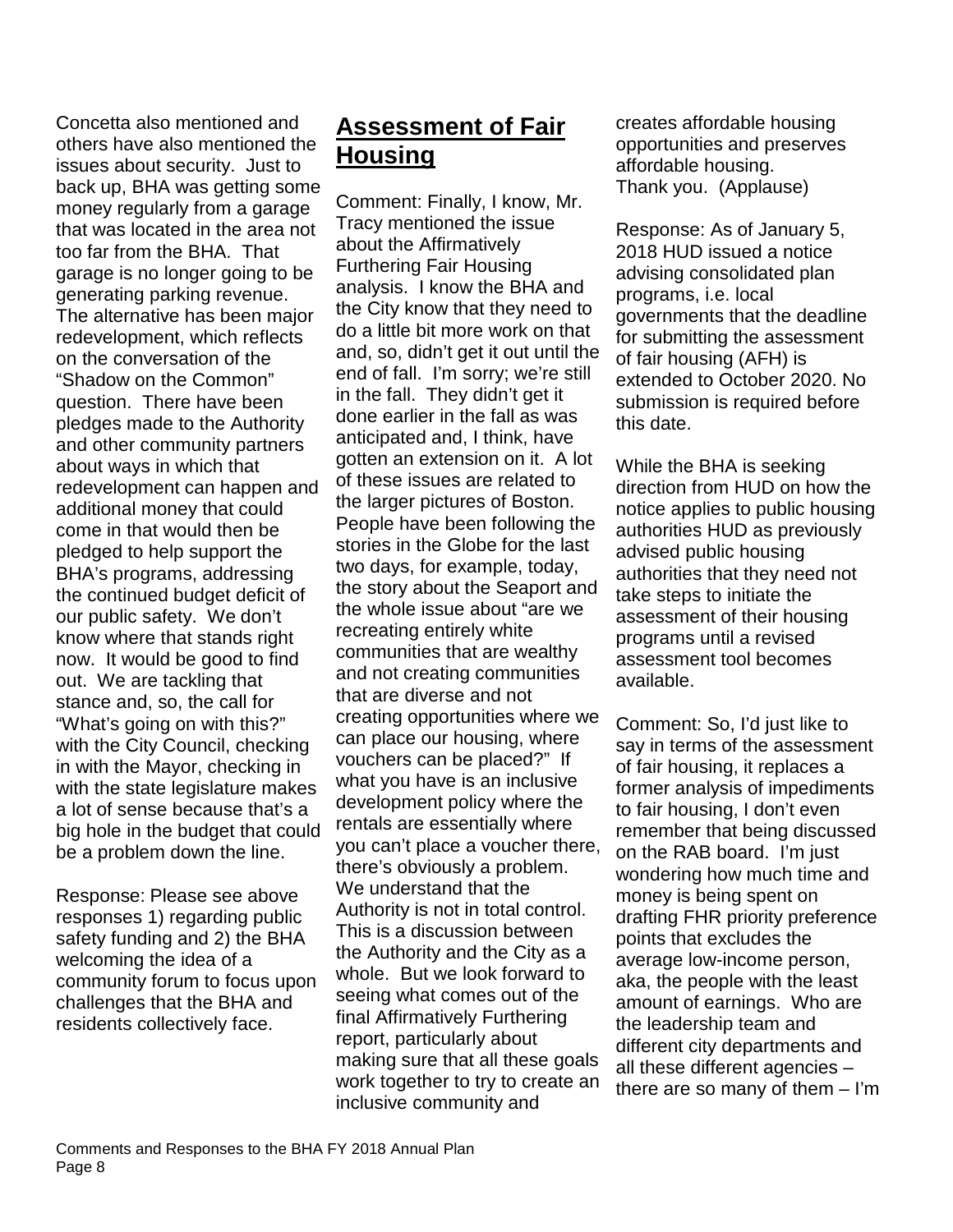just wondering how much money do they get (each agency) instead of putting the money towards housing instead?

Response: HUD is providing no additional funding to support the efforts to complete the AFH. It is an unfunded mandate which has required the individuals involved to devote substantial time over the past 14 months to completing the Assessment. The obligations arising under the Affirmatively Further Fair Housing regulation will not end with the completion of the assessment, however. The goals developed as part of the Assessment will be incorporated into the BHA Annual Plan and the Consolidated Plan for the City of Boston. Each agency will be expected to work toward completing those goals over the next five years at which point it will be necessary to complete the next assessment.

## **Budget**

Comment: On AP p. 3, BHA reports that there were findings in its latest audit, indicating there were delays in posting entries for closing of books, but that BHA had submitted its financial data in a timely manner.

Response: BHA staff furnished a copy of this audit.

Comment: S. Financial Resources (p. 24)

Some description here would help. I assume line 2a, for almost \$11.5 million under "CGP/DDTF" is what used to be known as Replacement Housing Factor (RHF) funds, i.e., transitional capital funding that comes in for units that are removed from the public housing inventory as part of demolition/disposition. In 2013, as part of revision to the Capital Fund regulation, HUD replaced the term RHF with Demolition/Disposition Transition Funding (DDTF). See B.25, p. 81, below. Here or elsewhere in the Plan, it would be helpful to know where these funds came from and how BHA is planning on spending them. Including use limitations. It would help to explain the discrepancy between the figure here (\$11.5 million) and the \$5 million discussed below in Section B.25.

Line 2.b has \$26.4 million for HOPE VI; this doesn't seem right in terms of what BHA's currently receiving from HOPE VI, but may be intended to cover the Whittier Street Choice Neighborhoods grant.

Response: The \$11.5 million includes both CGP/CFP and RHF/DDTF as per the HUD form description. \$6.3 is CFP and \$5.2 is RHF/DDTF.

Line 2.b has \$26.3 million not the \$35.6 million mentioned. The \$35.6 million is under dwelling rent not HOPE VI as commenter says. Yes, the \$26.3 M is Whittier Street Choice Neighborhood. It is categorized as HOPE VI in the HUD funding system.

# **Center for Community Engagement**

Comment: PR. On pp. 5-7, the summary here as in the past of the accomplishments of the Center for Community Engagement and Civil Rights (CCECR) is impressive. It would help, however, to identify, both here and under Education & Jobs, how both the public housing community and Section 8 residents are served—and particularly what programs will be available for residents as they transition in Mixed Finance, RAD, and redeveloped sites.

Response: As noted on pp. 5-7 of the 5 Year Progress Report, CCECR works with residents and a broad range of community partners many of whom are able to provide services to both the public housing and Section 8 residents. The leadership development and participation in the REC includes both groups of residents. In terms of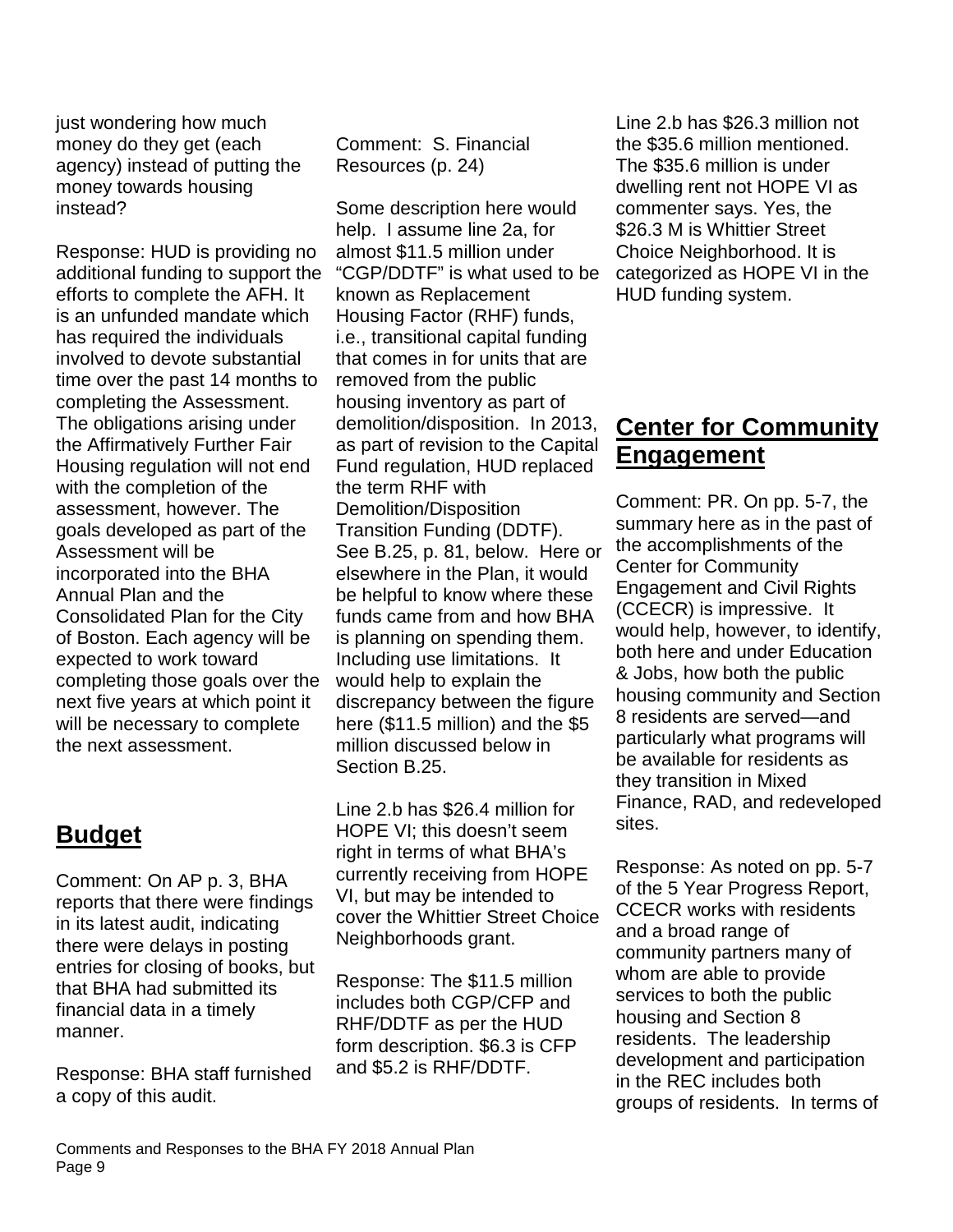the specific programs related to Education, jobs and health, the Family Self-Sufficiency (FSS) and its state program, Mass LEAP, serve both public housing and Section 8 (Voucher) program residents. The Boston Tax Help Program is another example of free tax assistance and financial coaching that all residents are able to take advantage of; the information about these programs are widely distributed to residents via mail, email, BHA Website and social media in coordination with the Boston Tax Help Program. BHA staff are willing to meet with the RAB and discuss resident needs as they transition in Mixed Finance, RAD, and redeveloped sites.

# **Communications**

Comment: PR. On p. 10, there is a discussing about having mandatory trainings for all staff who interact with residents, and an updated manual on the basics of customer/constituent service etiquette. It is likely that RAB members and resident leaders would be interested in reviewing this and giving feedback on what would be useful for the training and for the manual.

Response: Prior to finalizing the handbook or manual that would

give the basics of customer/constituent service etiquette, BHA staff will share with the RAB and resident leaders a draft and solicit feedback.

## **Community Services**

Comment: (also RED) Concetta asked why there was no public housing ownership program. John noted that it was a precondition of the Section 8 homeownership program that you had to have been a participant in the Family Self-Sufficiency (FSS) program, and about 15 families over time had built up sufficient funds through that and otherwise participated in homeownership counseling, etc. so they could take what previously had been paid as rent to be applied toward paying the mortgage. He noted that a few years ago, BHA expanded the FSS program to the public housing program, and so there may be a question whether, at the very least, public housing FSS participants could be eligible for the homeownership program. By and large these were units that people found in the private market, rather than their existing housing. John, Meena, and Mac also noted that at Washington Beech and Maverick, there had been some ability of families going through the HOPE VI program to purchase units in the private market, and they would use the HOPE VI programs to help with

that (rather than for a long term affordable unit at the redeveloped site). While there had been discussion about homeownership programs in Tampa (at a NARSAH conference), the dynamics of markets can be very different in some parts of the country, it can be far more realistic to purchase an affordable housing than here.

Response: The BHA through its Public Housing FSS Program does offer homeownership as a major goal for its participants and has assisted 7 families to become home owners. They have done so through their escrow savings accounts, which they used to help finance homeownership in conjunction with participation in the financial counseling, credit repair and home ownership counseling offered in partnership with the City's Office of Financial Empowerment.

Comment: S. On p. 43, BHA notes that there are supposed to be 50 public housing participants in FSS, and the number currently is 44 (with 4 more in process). BHA says, in response to a question about maintaining minimum program size, and what steps are being taken, that this is not applicable for Section 8, and minimum program requirements are fulfilled. There is no response as to public housing; even if BHA has met minimum requirements, since it is below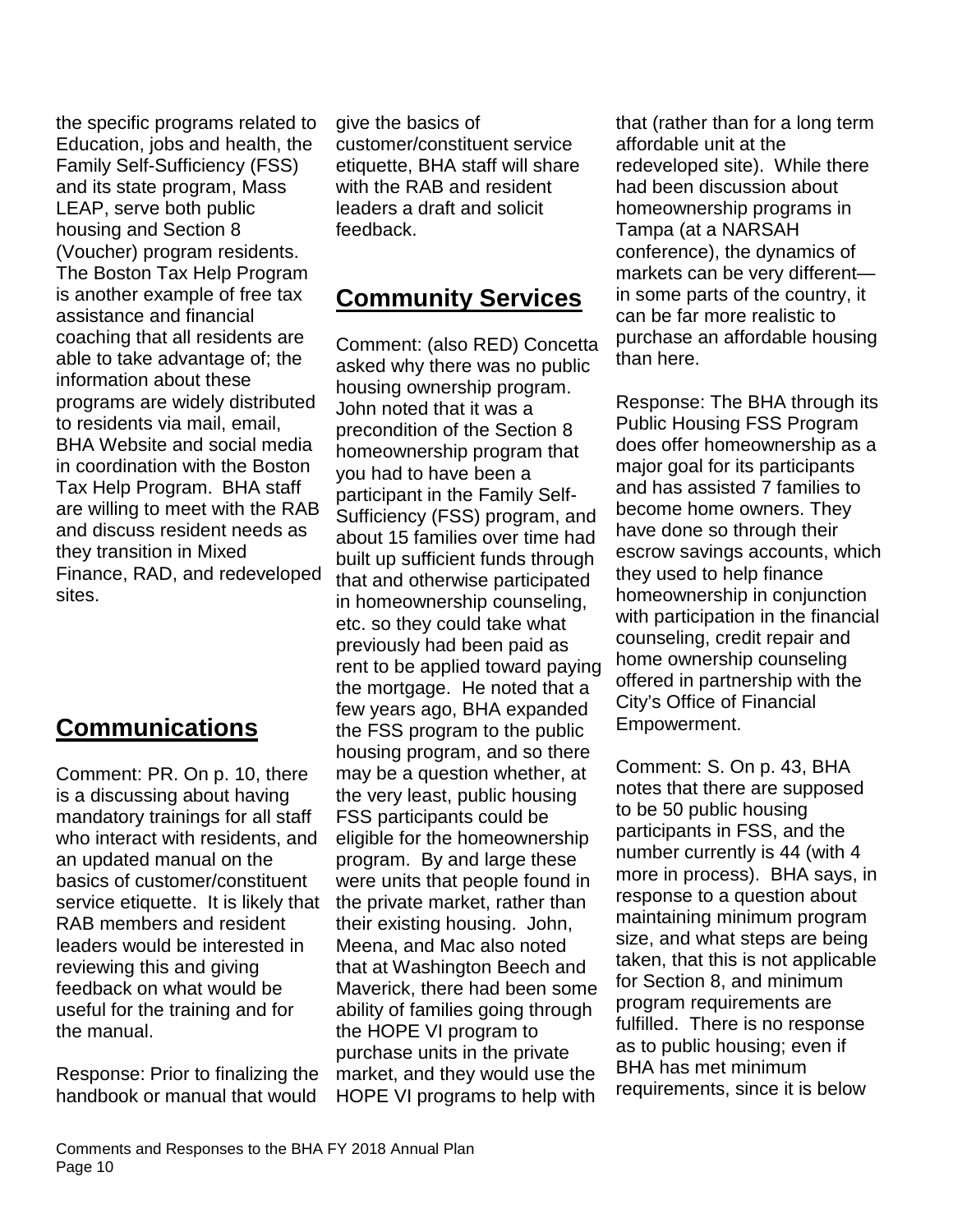the "required number of participants" for public housing, it should provide some response about what it intends to do to achieve 50 public housing participants.

Response: The BHA is continuing to outreach and enroll public housing residents into the FSS Program and once it has filled the 50 openings for public housing participants, it will maintain a waiting list for interested residents and will enroll new families as soon as there is an opening.

#### **Grievance Procedures**

Comment: Hi. I'm Mac McCreight from Greater Boston Legal Services. With work closely with the RAB and BHA. Just a few things: one is, we want to recognize what BHA did last year to change what its proposal was in the grievance procedure. It's a good example of a situation where the BHA listened to some of the public comments that were coming back and decided to modify their proposal somewhat. And, so, they're coming back this year with a slightly different proposal which gives people the option of either having their grievance decided by the Grievance Panel or it can be decided by an individual hearing officer. That choice will be up to the individual that files

for the grievance at the beginning. So, the proposal is out there. We've given a few feedbacks to that proposal. In general, it looks pretty good and it's been a good example of collaboration between the Authority and residents about a proposal that would work.

Response: Thank you for your comment. No response is required.

Comment: On S. p. 33, in addition to the policies listed there, there are two separate policies for Mixed Finance sites regarding Resident Participation and Grievances, and these should either be listed separate here under Public Housing Maintenance and Management or in a special section for Mixed Finance.

Response: Thank you for the comment.

Comment: This is intended to reflect the revised procedure that BHA agreed to earlier this year when it decided to not proceed with a proposal to eliminate the grievance panel. The underlined portion of the policy reflects the changes that BHA is making to the current policy. Here are some thoughts:

a. BHA should state, somewhere early in the policy, that this is just the policy for non-Mixed Finance developments. If the

development is a Mixed Finance development, the Mixed Finance Grievance Procedure should be applied instead. It would help to have a list of which sites follow which procedure, and to update that as there may be changes.

Response: At the time of implementation the BHA will include as part of the instructions any limitations on the application of the revised policy.

Comment: b. In Section 3.C, BHA may want to consider whether it makes sense to keep the 5-day grievance period for certain types of cases. By and large, this never comes up, and usually if a case is grievable, there would be a 14-day or 30 day period, the same as the notice to quit period.

Response: At the present time the BHA elects to keep the 5– day grievance period for certain types of cases.

Comment: c. Section 4.A provides that residents can choose to have their cases heard by either a hearing officer or panel, and can change their minds up until the time the matter is scheduled. If, however, for some reason a quorum can't be assembled, the hearing will default to a hearing officer hearing. It may be helpful to discuss this.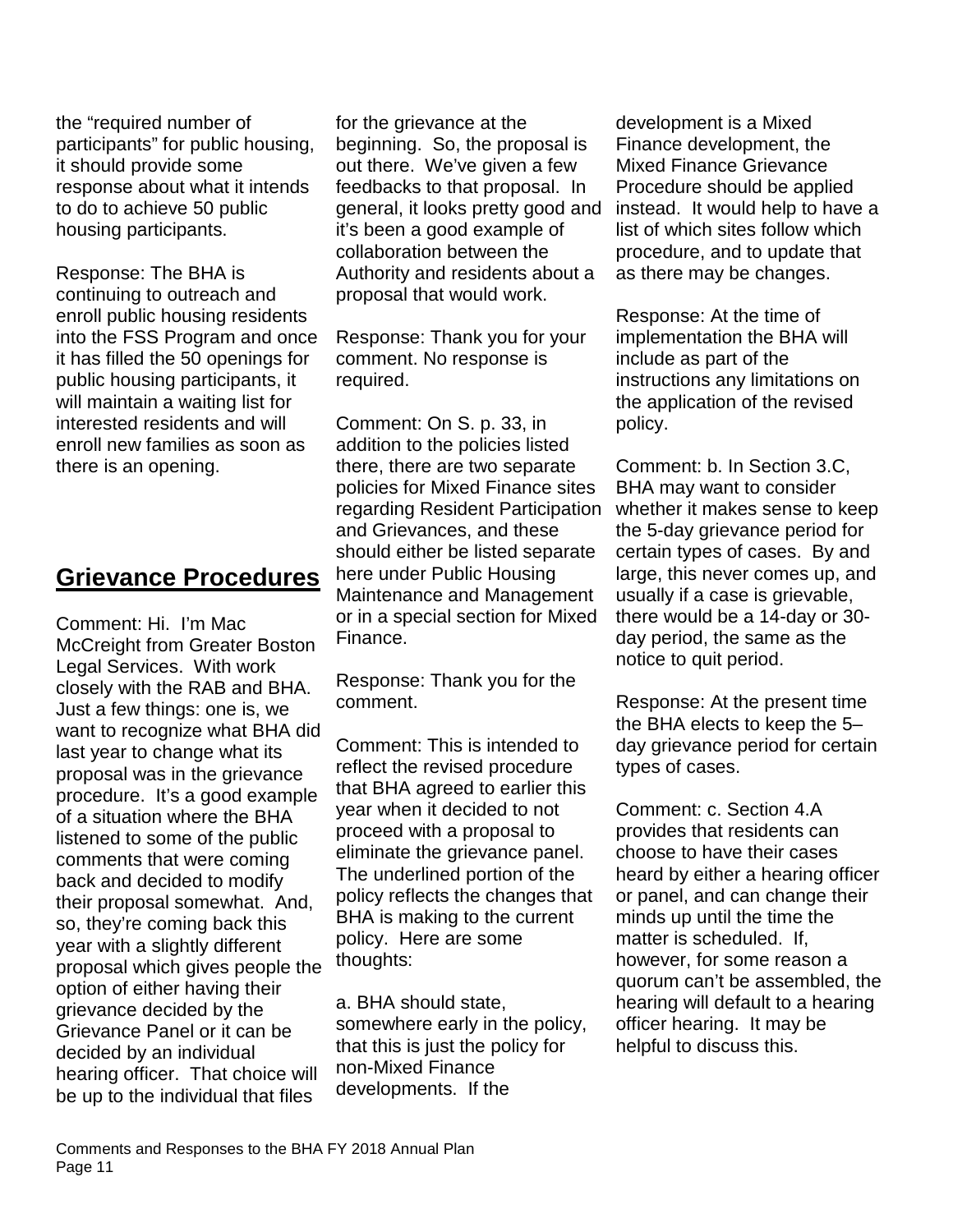Response: It is hoped that this situation will occur only rarely in which case the preferred option would be to reschedule the hearing. If, however, the inability to assemble a quorum becomes a matter of regular concern and has contributed to delays in the ability to hold hearings timely the hearing will default to a hearing officer.

Comment: d. Section 5 discusses the hearing panel, which consists of 3 BHA residents or program participants (i.e. public housing or Section 8/MRVP tenants) and 2 BHA staff members. The Hearing Panel Coordinator selects those who serve on each panel from those who've completed training required by the BHA. Resident panel members are paid on a per diem member and serve at the pleasure of the BHA, but participation as a Panel member shall not be unreasonably denied. Each panel selects a Presiding Officer. There are provisions to guard against potential conflict of interest, and members should not sit on any matter involving their own development or if they are related to the grievant or any witness who would be appearing.

Response: Thank you for your comment. No response is required.

Comment: e. Section 5 also discusses the hearing officer.

This language is the same as what BHA had provided last year, but it is not the language in the current policy, and so it too should be underlined. It may be helpful to look back at comments people had last year if there are any concerns about how the hearing officer will operate. There is no provision here that the hearing officer has certain minimum training or qualification, and there should be. In subsection 4, it is not clear what the statement, "An interim hearing officer may be evaluated by the BHA to be hearing officer in the manner set out herein", means, and it may be that there is some missing language. Presumably an interim hearing officer could be removed for cause (as is the case under subsection 3 for regular hearing officers) and would need to meet the standards of impartiality found in subsection 2.

Response: Subsection 4 contains a typographical error. The language will be revised to read "An interim hearing officer may be interviewed and selected by the BHA to be a hearing officer in the manner set forth above."

The BHA does not agree that the Grievance Procedures should set forth the minimum training or qualifications for the hearing officers. The authority is satisfied that there is sufficient experience within the agency to select qualified

individuals to serve as hearing officers and as with all positions with the BHA there is a job description.

Comment: f. Section 6.F is a suggestion that GBLS made last year, and matches what hearing officers have the discretion to do already in tenant selection and Section 8 termination hearings—i.e., to hold the record open and given the parties an opportunity to submit additional materials. This has been important in a number of cases. It should be noted that if a reasonable accommodation request arises at a hearing, BHA's Reasonable Accommodation Policy may require, in certain instances, that the hearing be adjourned so that the BHA may engage in an interactive process with the grievant regarding the reasonable accommodation request, and it may make sense to cross-reference that policy, either here or in the opening Section 1 (which also discusses Reasonable Accommodation.)

Response: Thank you for your comment. No response is required.

Comment: g. It should be noted that Section 7.A is different than BHA's current practice, and would eliminate the 2nd step grievance appeal in eviction cases; instead, those cases would go directly to court if the hearing panel or officer has authorized this. It will be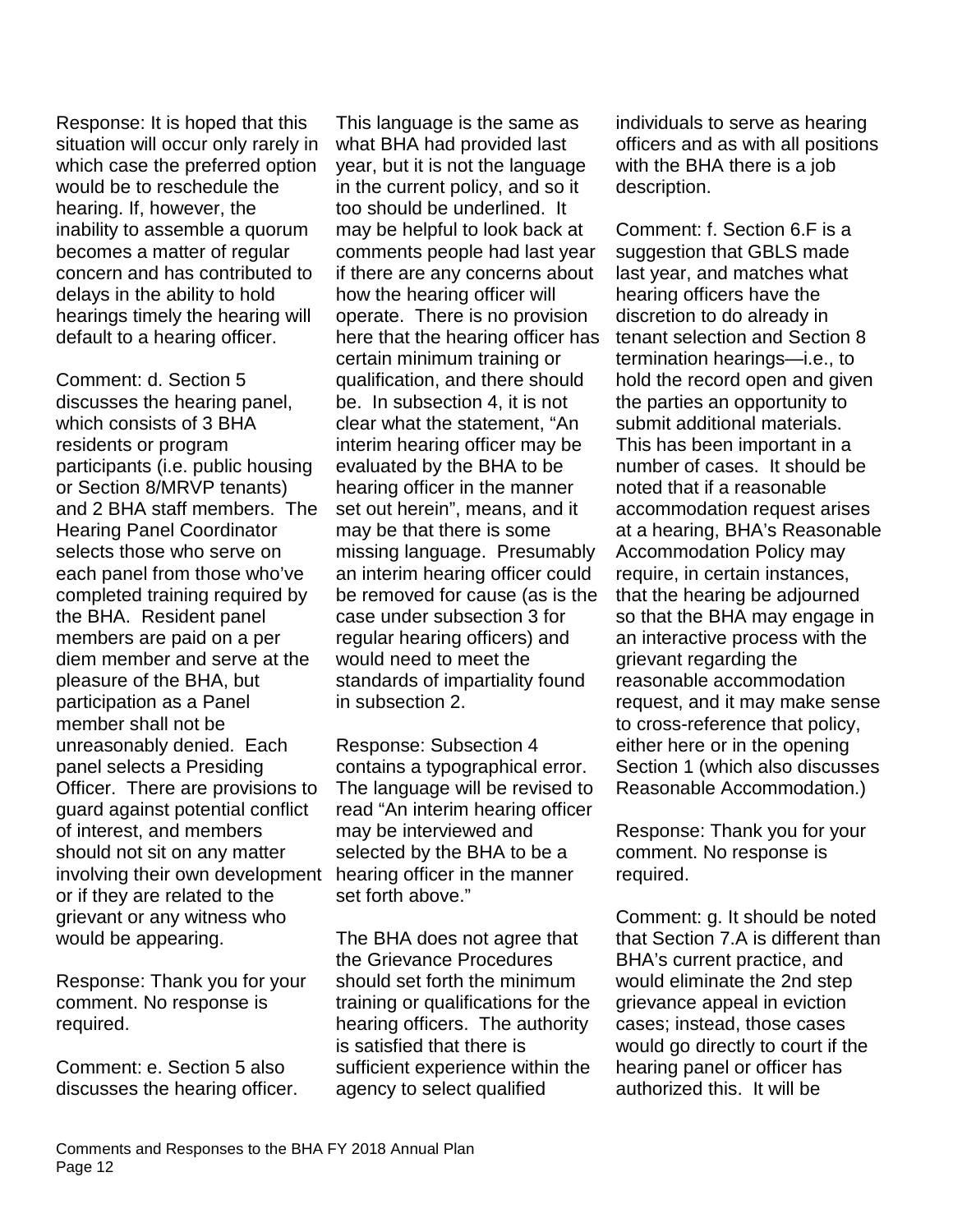important, once the revised policy is implemented, to set an effective date so it's clear when the new rules will be applied.

Response: This should happen as a matter of due course. Once the annual plan is approved the BHA will take steps to implement the revise grievance procedures and at that point set the effective date. We anticipate this date should not be later than the end of April 2018.

## **Leased Housing**

Comment: There was some discussion about the part of the PHA Plan that discusses mandatory conversion to Section 8. Mac and John both said this was an odd part of the 1998 legislation, which requires housing authorities to figure out if it would be cheaper to convert public housing to Section 8. However, as the BHA chart shows, it would be significantly more expensive to operate the housing as Section 8 because the sum of public housing operating and capital subsidy (and tenant rents) is significantly lower than average Section 8 subsidies and tenant rents.

Response: Thank you for your comment. The BHA is exploring all tools and options that will

enable the preservation, sustainability and/or the expansion of deeply affordable housing. The BHA continues to conduct thorough analyses to determine what actions will increase the potential of long term sustainability of affordable housing. In some cases, the analysis may lead to conversion of Public Housing to Section 8 through tools provided by HUD and partnerships with other stakeholders. As changes are proposed, the BHA will continue to keep residents and interested parties informed.

Comment: A question came up—is Section 8 such a good bet? A lot of the redevelopment proposals talk about replacing public housing with Section 8. However, Congress and HUD don't' increase the Section 8 budget much—and if the average rents increase, and more is spent per unit just to keep landlords on the program, this means ultimately that fewer people can be served. Mac noted that Marilyn O'Sullivan from HUD had done a recent presentation to CHAPA where she said the average HAPs had increased by \$200/month/unit over 5 years. On the other hand, there are some additional protections against rent increases with the Section 8 project-based voucher program, since: (a) tenants are guaranteed that their rent will not exceed 30% of income, unlike the regular voucher program, where tenants may

pay significantly more; and (b) in the project-based program, BHA has more say over overall rent increases

Response: Thank you for your comments. Please see previous response.

Comment: There was some discussion that it might be beneficial to convene a meeting in Roslindale of Section 8 participants about issues that they have. It may be that space would be available at Washington Beech for this. BHA had cooperated with City Life/Vida Urbana about doing similar community forums for Section 8 residents in different parts of the City—RAB may want to discuss this with them.

Response: Thank you for your comment.

Comment: So, my name is Karen. I'm a Section 8 tenant. (They have my last name.) Anyway, I'm also a Brookline, Boston border resident. The state and federal government share an obligation to existing tenants first and foremost. All Section 8 tenants are given a promise of stability in the form of a rent contract with the Housing Agency agencies. The landlord and the federal government. Because of regulations regarding rent control, many landlords bought buildings for almost nothing, and tenants of those buildings had reduced rent. The problem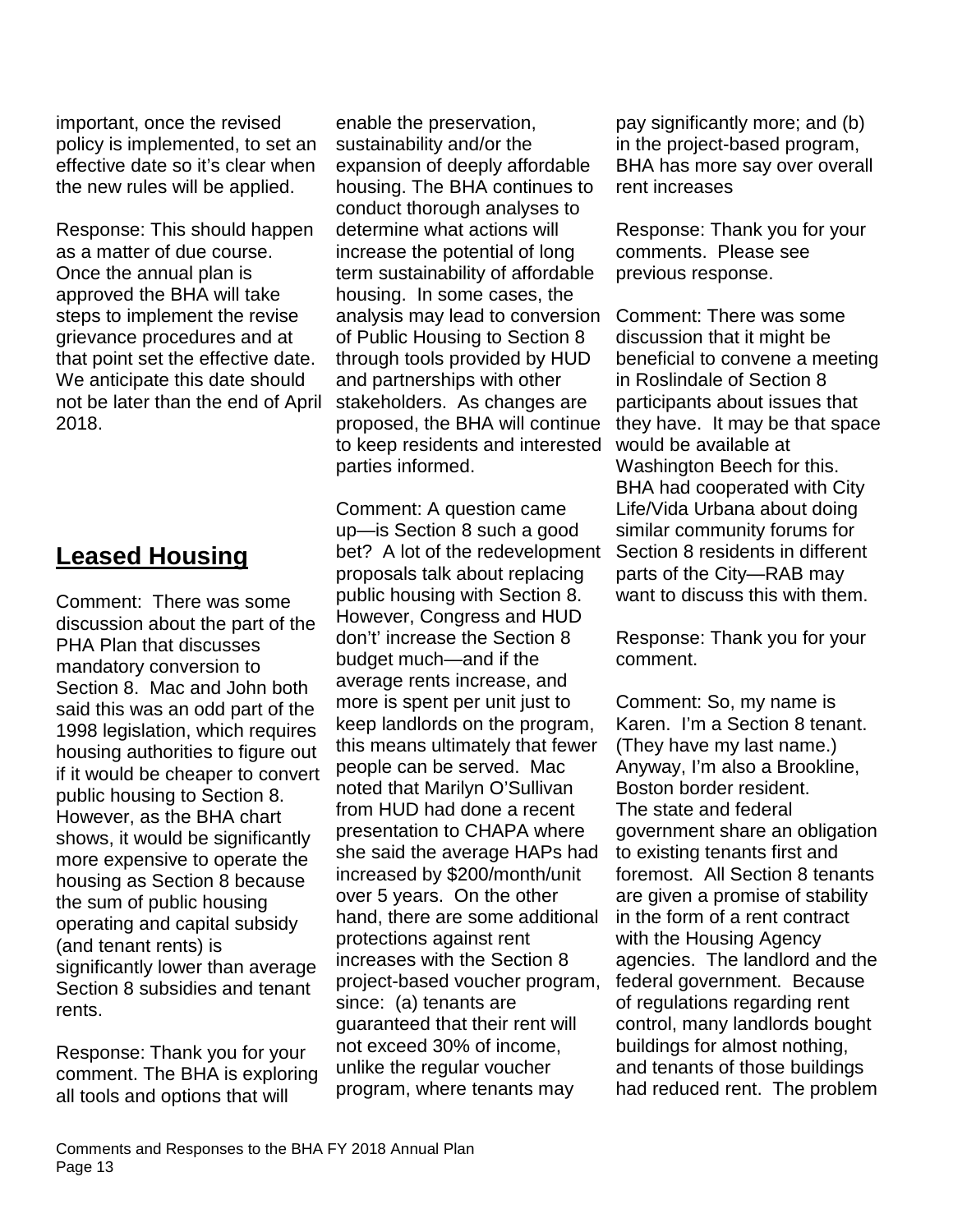is that if there is no increase in the amount of rent being subsidized by the government over time. The landlord will eventually expect Section 8 tenants to pay rates comparable to nearby other private housing, which will result in tenants being forced out for the second or third time in some cases.

In my building, some of the tenants are 90 years old and prefer living in a mixed-age community, rather than one of elderly tenants only. Nearly all of us have lived here for decades, but there are no comparable places nearby for us. Every town and city needs to have 10 percent affordable, private housing units of mixed income, not market-rate housing. Yet, market tenants in my building want to follow the next maximum comfort for the minimum price, and the next building like ours but so far, there isn't one.

All people would be better off if existing seasoned, long-term Section 8 tenants are kept housed in the same place, or at least if these displaced tenants were to be the first to be rehoused in the same area radius, not the same as zip code, which there's a lot of politics and just dirty pool in zip codes, so that's why it's unfair. We are the proven tenants that are your neighbors. When I say "the same area," I mean referring to geographical distance, not to be confused with zip code because as we

know, the zip codes make no sense. Of course, the tax address  $-$  go figure that out  $-$  at the Brighton and Boston and Brookline…

Existing Section 8 tenants should also get the same 30 days to move into a new apartment. In other words, to have all of our paperwork switched over to the new unit with respect to administrative versus other types of transfers, tenants [in expiring] these buildings and those with landlords who have completed the payment of the no-interest loan should be placed at the top of the list for the unit of their choice, aka, housing choice voucher. I fail to see how it's a choice. HUD does not do what the general public wants, which is why I think the budget is shrinking, which is to have quiet, responsible neighbors. Instead, HUD and Housing Authorities have made housing the chronically homeless their first priority without RAB approval or vote. Everyone knows that the chronically homeless are chronically homeless for a reason. They have not proven themselves to be good neighbors. Public housing exists for a reason. Chronically homeless do not have borders. This, again, is a travesty of justice. Housing should be about area radius rather than zip code. It may be hard for someone who has never been in this situation to imagine how arbitrary borders can inequitably impact

a person's living and health situation. There should be a category for seasoned, longterm Section 8 tenants, as this is a private market. We are also more likely to be with a landlord who wants every penny he can get from everyone and every given year. The criteria would change to reflect long-term Section 8 tenants who either need to move or want to move to another private development. Separate criteria would be established for private market versus public market, favoring existing tenants. Another problem is that RAB wants the Section 8 money for public housing, which would not be acceptable or fair. Reasonable accommodation should include quiet, which would mean allowing moving to a nearby building if that's what's available; it's necessary. Section 8 costs more, but it is also a much more responsive development – this environment – versus a toxic environment and toxic people. Urban planning can be done in a way that is responsible to constituents and abutters if everyone participates, not just responsive to the need for more housing in general, but the quality of life for many residents with the decrease in… So, the quality of life for many residents will decrease if Boston becomes just another overcrowded city. So, there's too much money spent on public housing if now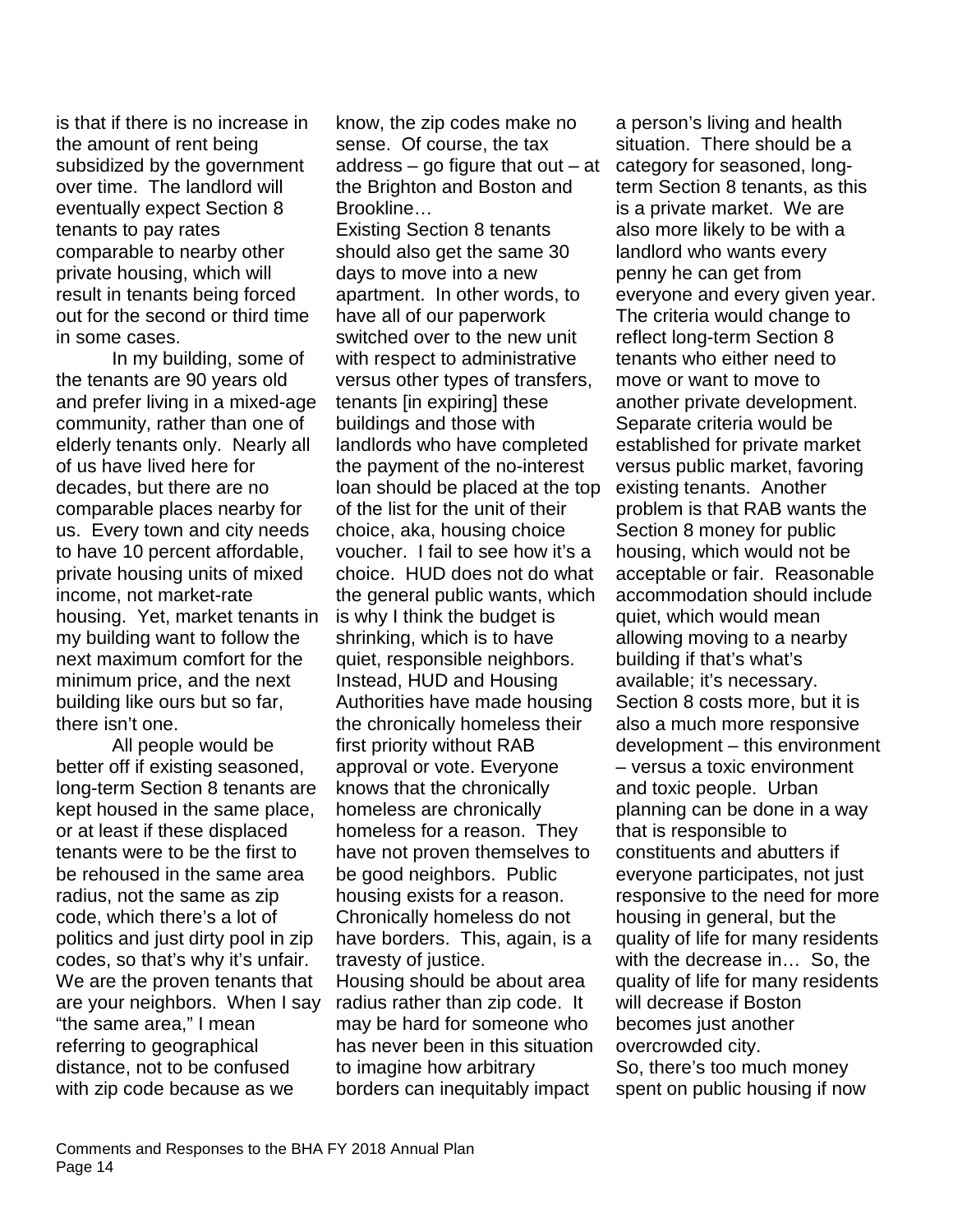considering getting rid of Section 8 or not keeping the program as it is for us to stay in our homes and/or in our communities. It is not right that you, HUD and agencies, take all the money from housing for drug epidemics. The addicted are mostly teens and 20 somethings, yet the rest of us, particularly the Section 8 tenants, are supposed to suffer the consequences with no increase in Section 8 vouchers, aka, payment standard funds to landlords. BHA, maybe even HUD, took away our ability to have electricity paid under our lease. Instead, it's paid out of our pocket. HUD says they cannot afford Section 8 certificates, and they have yet to continue to give out more and more Section 8 vouchers, even though they can't afford the ones they have. How about, as we as a society, give a promise to the federal government and then take it back. Does Section 8 belong to the only undesirable places, aka, the landlords that are desperate to have tenants? These comments are being taken to every agency possible and yes, I have people counting on me.

To conclude, I would like to say that HUD and the other organizations that we, as people; we're not the ones in the buildings to make all the questions. Every city is different. I don't know why we have to follow every other city.

For my very last comment, I'd like to know why being a RAB board member, there is no one to answer Section 8 questions. We have to wait until someone specific shows up. I just think there should be someone of BHA staff on the RAB board to be able to answer our questions instead of waiting three months. Thank you.

Response: Thank for your comments.

Comment: Good evening everybody. Please be patient with my English. [Laughs] My name is Rose. My concern is, I have been homeless twice with no fault of me. It was [inaudible 18:02]. In both cases, those people said they need the apartment for the family. It is not true. Next thing, one to three months, and then the apartment had been rented with this certain company, Boston Housing, 52 Chauncy Street. I don't know if [inaudible 18:29] to that or not.

My second concern is, many places I go – private or commercial – they prefer metropolitan voucher than Boston Housing voucher. I don't know why exactly. If you ask, they don't tell you; they just tell you they prefer that one to the… I contacted two people and when they ask me what is my voucher, I say it's Boston Housing. Clearly, they told me, "No, no, no. If it was metropolitan, we would take you."

The third thing and last thing is, not everybody – I have been with Section 8 since 1997, after I become sick and I lost my house. I'm grateful to that and to the people who serve us. But there are some people over there who [inaudible 19:42] and that hurts your feelings sometimes. I can understand you're dealing with many people. I can call you today; you cannot answer me. Call me back tomorrow, after tomorrow. But sometimes, you don't know exactly what is your problem. They take two, three weeks after you call many times, to return your call. That's a little shaky because being homeless is that it would take – especially if it is not your fault – you do your mess, to pay your rent, keep the apartment clean, respect yourself, respect your neighbor, and then I feel like even [inaudible] but they let us down sometimes. [Inaudible phrase 20:30.] That's a little shaky.

I say thank you. I hope [inaudible phrase 20:44.] Like I just said, is this can be a [culture 20:51] to this thing would be having some people. I don't want to speak out because they are afraid of losing their Section 8 voucher.

Thank you for the time. [Applause.]

Response: Thank you for your comment.

Comment: One of the things that's a problem that the BHA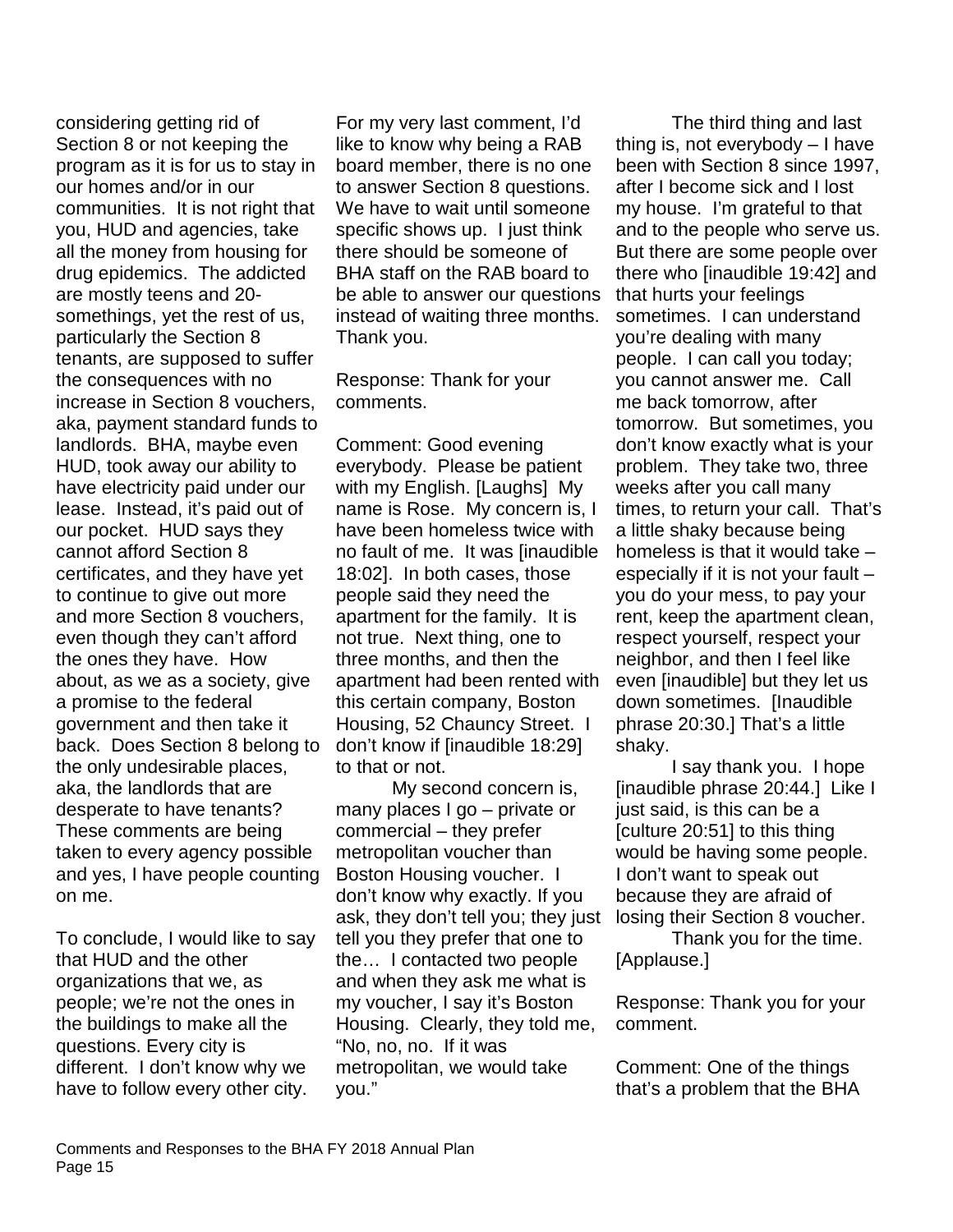has that [Inaudible O'Sullivan] spoke about when she went to the Citizen's Housing and Planning Association homelessness meeting last month is the fact that BHA basically has a set Section 8 budget, but because of what's gone on with the market, that a number of people spoke to, that budget gets eaten up. So, that budget ends up serving fewer people each year because that's the consequence of not having a budget grow. She was talking about how the average I think per individual HAP cost went up from about \$1,000 per individual to about \$1,200 per individual during the last five year. It's relatively easy to figure out when you're talking about somewhere between 12,000 and 14,000 individuals how that translates out and what that means in terms of the whole in how many people can get served.

It then means that when there's attrition in the program that normally would go towards somebody else on the waiting list moving up with a voucher, that can't happen, or it may mean things like people that are in project-based voucher units that normally could transition to the Section 8 program may have to wait a very long period of time. And that also means that other people who are homeless or are waiting for a long time can't get into the project-based voucher units because you can't get in unless someone moves out of those

developments. That's a real dilemma. I know that people have been talking about is there any change in sight on any of that stuff in terms of what may happen with prices, what may happen with the budget. I know that the picture for projectbased vouchers is a little bit better because tenants don't have to absorb those rent increases; those are guaranteed at 30 percent of income and BHA has more control over those longer-range contracts that exist, but I know BHA has been trying to create more of that project-based voucher housing, both within creating the affordable replacement public housing units when units are redeveloped, and maintaining the same number and increasing the same number. But, it is a real problem with the program.

Response: Thank you for your comment.

Comment: So, I can tell you about all the developers. These developers – they develop socalled "luxury" without even walk-in closets in our units and then, they tell lower-income people, especially Section 8 tenants, "Oh! Well, now you have to pay sewer fees!" which is an additional \$200 to \$400 a year and they can't even be honest how much it's going to cost. These developers, they want to develop because they do get these no-interest loans,

and then they get tax credits and all kinds of incentives to develop, leaving us behind, of course.

Then as far as tenement housing, this is something that Walsh believes in, which, in my opinion as someone who studied urban planning, is not quality housing. I really want to address the fact that everything is paid from the housing budget. I don't agree – I strongly object – that everything is paid out of the housing budget. You know, there is a drug epidemic and that, too, is coming out of housing. You go down to – for example, you go down to Chinatown (and my allergist will confirm this) you go down to Chinatown, there's a whole bunch of homeless youths begging for money. She's afraid to be there in the early morning to walk around! She's afraid to be there when it gets dark! That's absurd. That's the only exercise she gets and now she's afraid to do this. So like I said, the drug epidemic is mostly – not exclusively – but mostly teens and 20 somethings, but in the housing budget, we're paying for that, too.

So, I think that, you know, with all the drugs and everything, that is a big factor in being chronic homeless versus just homeless once in a while, a non-chronic homeless because obviously, the market is very volatile when it comes to a Section 8 tenant. And, even in my building, out of 300 tenants,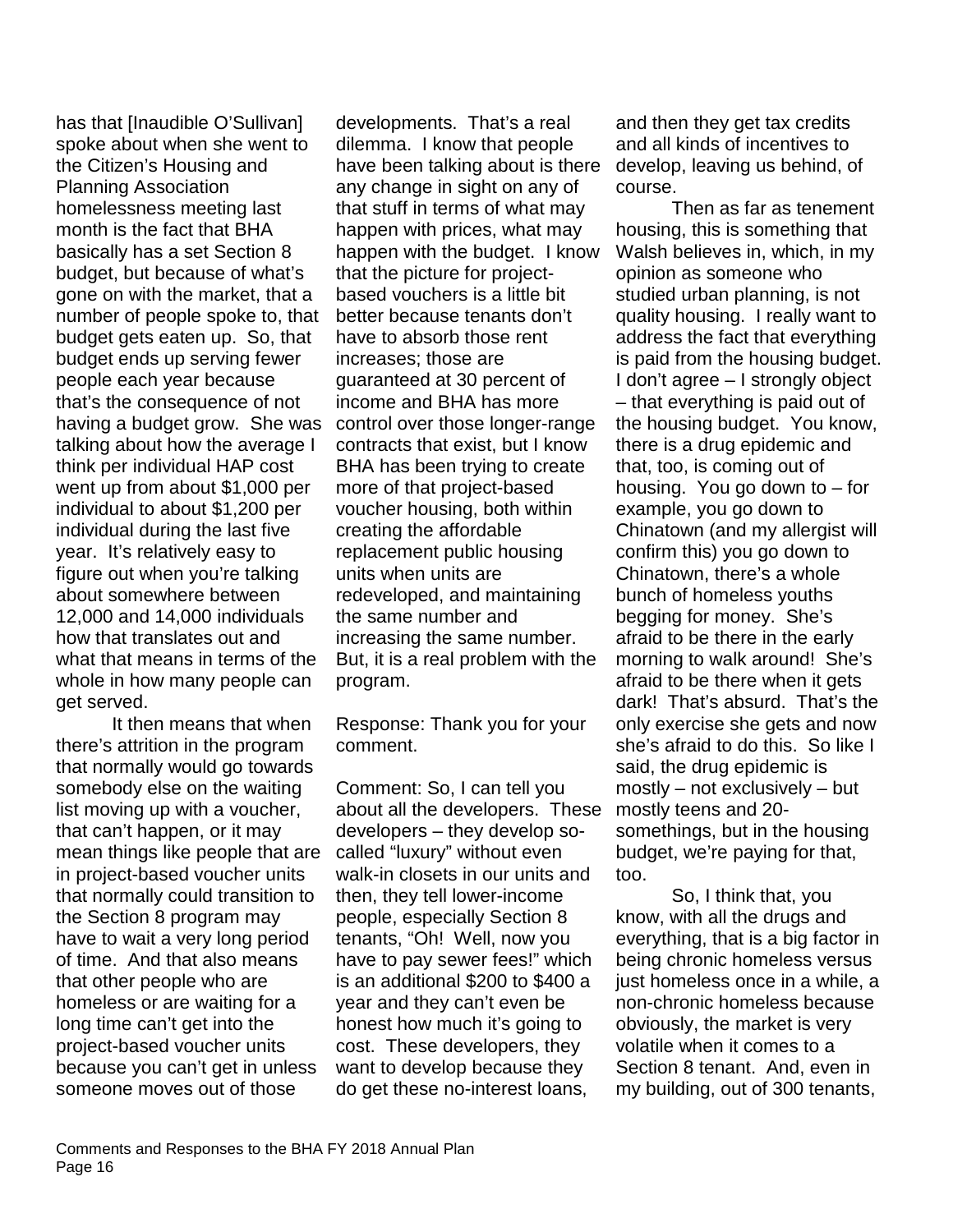150 of us are going to have to move in 2019 because the landlord has repaid his nointerest loan.

I'm just wondering: Does Section 8 belong to undesirable landlords and neighborhoods? Because that's what I'm hearing and that's what I've also experienced before I got my Section 8 certificate, because I was working and denied places to live, denied fuel assistance; denied possibly everything you can think of. So like I said, in 2019, 150 people out of 300 have to move. Nothing in our area at the same price range. I really do think that sometimes people say anything to get priority preference points because housing is so difficult and it's such a premium. I really do think that many areas are now overdeveloped, like just another city, and I personally – I need the train because I don't drive, but some areas are so overdeveloped that I don't want to live in a zoo, as much as I don't want the zoo – the sound and noise – in my building.

Thank you.

Response: Thank you for your comments.

Comment: The term "Mitigation voucher applicants" (S. p. 4 see also p. 22) should be explained. As I understand it, these are the vouchers assigned to non-elderly disabled applicants for elderly/disabled public housing

who must wait longer for placement due to the changed designation percentages.

Response: Thank you for your comment. The explanation above is correct. See BHA Administrative Plan for Section 8 Programs §3.3.5.

Comment: On S. pp. 6-10, Strategies: It would be helpful to know what changes BHA has made in this document from the prior year. Is the language on pp. 8-9, "Rapid Rehousing", "Moving On for the City of Boston", and "City of Boston Coordinated Access System Referral and NED Program in Section 8", new? If so, it would help to have a description of any new initiatives or collaborations. (See also pp. 19-20, describing preferences for Section 8.)

Response: Thank you for your comments. These programs have been added within the last year and are described in the BHA Administrative Plan for Section 8 Programs §3.3.5.

Comment: (also Occ.) On S. pp. 19-20, it's not clear if the "other preferences are listed here in order, or are essentially equally ranked—it would help to clarify this. Some of the categories appear to match the Section 8 Administrative Plan and PHA Plan amendments done earlier in 2017. It's also not clear if what's listed here has been reconciled with what's on pp.

21-22, and if not, there should be some redrafting.

Response: Thank you for your comments. The categories as listed are not in rank order (19- 20), but are listed in rank order on p.22 of the Supplement. They are also listed in rank order in the BHA Administrative Plan for Section 8 Programs §3.3.5.

Comment: S. (pp. 25-29) Rent **Determination** 

BHA has not made any changes here. As in the past, it would be helpful to get data on rent burden and success rates for BHA Section 8 participants, and compare it with past data.

Response: Thank you for your comment.

Comment: S. In addition, there is a discrepancy between the turnover in vouchers listed here p.31 (720/year) and that on p. 3 (110 annual turnover)—these differences should also be explained.

Response: Thank you for your comment. The turnover vouchers that are referenced on pg. 31 refers to the participant turnover per year. The turnover on pg. 3 refers to the waiting list.

Comment: S. (p.71) Conversion of Public Housing to Tenant Based Assistance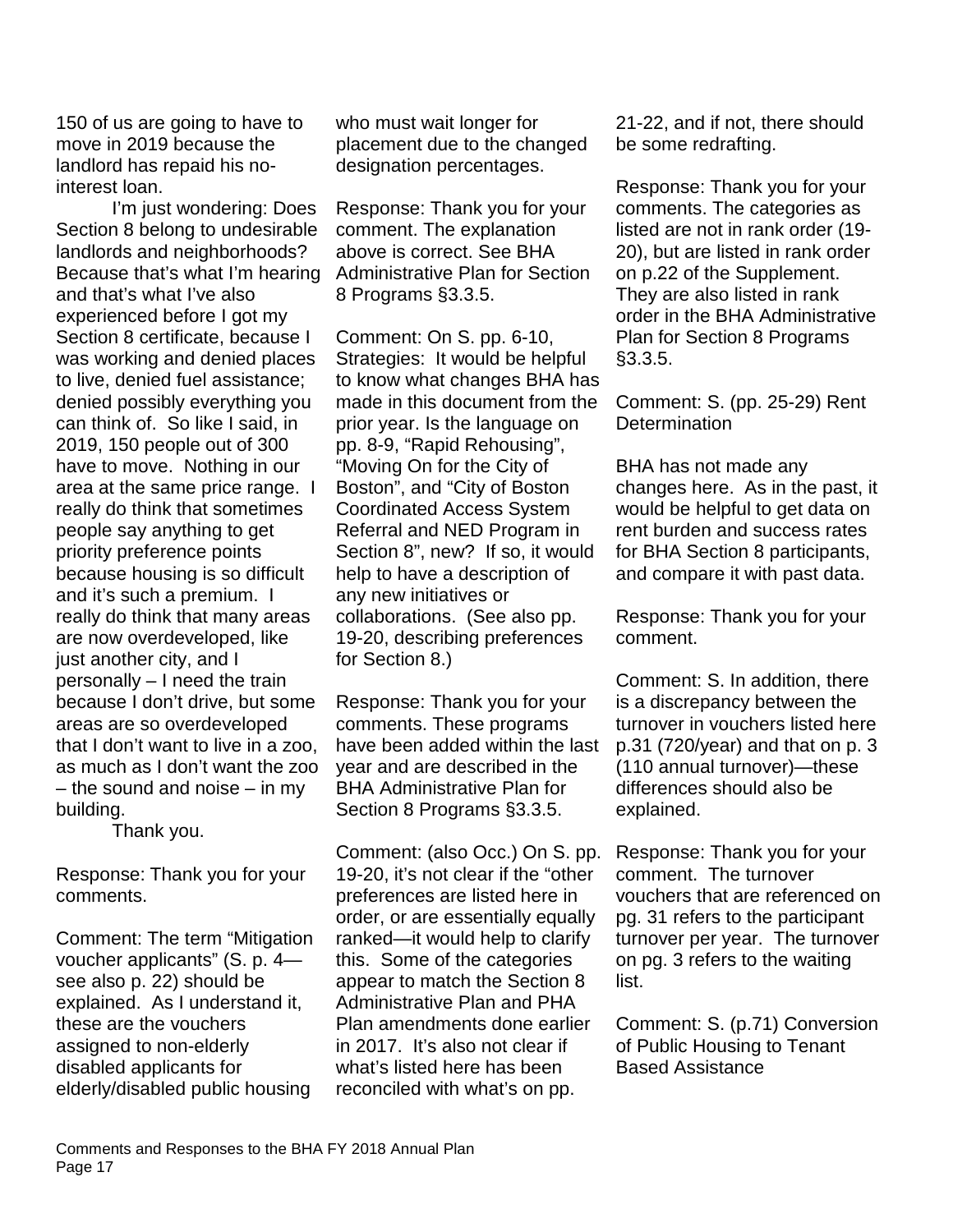This was a subsection of the original PHA Plan established by the Quality Housing and Work Responsibility Act (QHWRA) in 1998. Under it, PHAs were to convert public housing to Section 8 if it could be shown that it was cheaper to administer the program this way. Ever since BHA started to do this analysis, it has concluded that conversion would be more expensive (since Section 8 subsidies are substantially higher than public housing operating and capital funds). The only change here is that BHA has updated the Per Unit Monthly (PUM) cost to reflect current figures.

Response: Yes, the only change was to update the PUM.

Comment: S. (pp. 78-80) Project Based Vouchers

Most of this text remains the same as in prior versions of the Supplement, and merely discusses the criteria that BHA uses in deciding to create additional Project-Based Voucher (PBV) units. It does reflect that as of the end of FY 2017 (March 31, 2018), BHA anticipates that it will have 1,521 PBV units, which is less than the statutory cap of 2,896. BHA further notes that in 2018 and 2019, it anticipates to have a number of PBV projects that will be excluded from the 20% cap because they are replacement units for converted public housing units under

HOTMA. BHA added language to its Section 8 Administrative Plan and did a mid-year amendment to the FY 2017 PHA Plan to utilize this HOTMA authority. As discussed above, to the extent that any public housing redevelopment is done off-site (as is under discussion for Charlestown), this may affect the HOTMA exemption. BHA should furnish the RAB with a report, at the end of FY 2017, as to all additional PBV units created in FY 2017.

Response: Thank you for your comment. BHA staff would be happy to come and present at a future RAB meeting.

Comment: PR. Page 4 discusses the ebbs and flows of voucher issuance/ utilization i.e., that for most of 2016 and beginning of 2017, BHA was issuing no vouchers except for VASH, and this only changed once the 2017 funding aware was received. It would be good for BHA to have periodic reports to help the RAB track what's happening with the program perhaps every quarter? It was very beneficial when the BHA convened a meeting with residents and advocates in 2014 to update on progress coming out of sequestration. This should also discuss the problem posed by rent increases—i.e., in periods when the market continues to rise, rent reasonableness analysis may result in rent approvals that all I have to say. equal or exceed payment

standards, and where funding does not make this level, fewer families are likely to be served and shortfall is again likely.

Response: Thank you for your comment. BHA staff would be happy to come and present at a future RAB meeting.

Comment: Hi, my name is Rose Marie. I have Section 8. I don't know my rights, like, all of my rights as far as, like, when I leave my apartment, is there somebody that could come in there when I'm not there. And, also, I feel like I'm being forced out of my apartment and it's very scary for me. Also, some of my clothes are missing from my apartment and some of my clothes (have been) destroyed, either cut up or paint or bleach on it. I took pictures and I brought it to the police station to make a report and they told me they can't do nothing about unless it happened within the week that it happened. So, I guess there's nothing being done about it because I'm scared to go to the police because they're not going to help me. I don't know. I really do need Section 8 help but I think I'm going to come off of it because I can't take this anymore. That's all I have to say. (Applause)

They think, if you have Section 8, that they can just treat you any way how they want. That's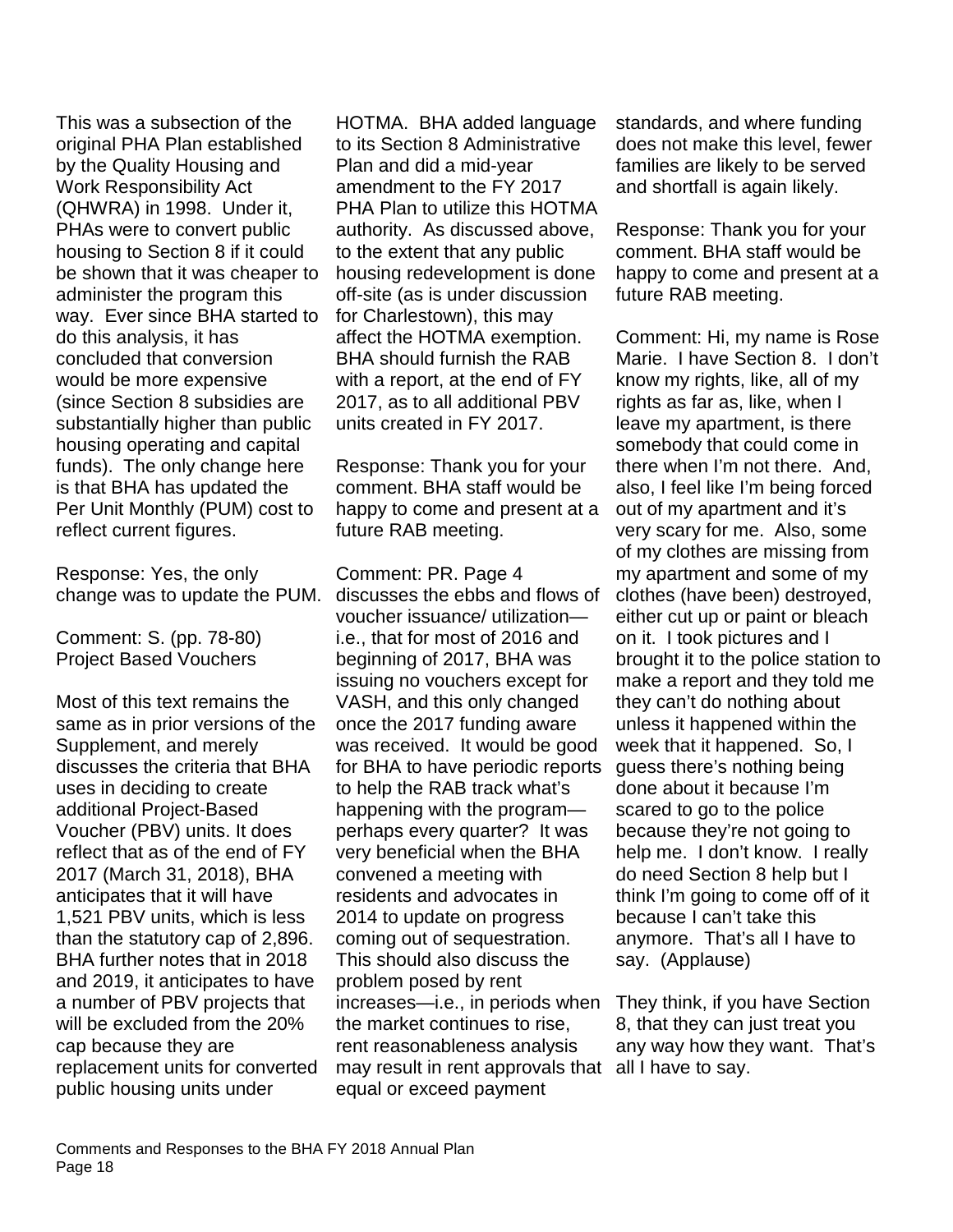Response: Leased Housing staff at the Hearing gave them their card to followup with a phone call.

# **Legal**

Comment: Was the VAWA Policy revised/updated? Is the underlined language in the VAWA Policy on p. 51 new, or it is just underlined for emphasis? (This refers to situations where there is bifurcation and the removed individual was the sole tenant eligible to receive assistance, and that the remaining individual will get the opportunity to show eligibility.)

Response: There were no revisions to the VAWA Policy during this annual plan cycle. There have been revisions to the Admissions and Continued Occupancy Policy and the Administrative Plan to ensure that they comply with the VAWA policy and HUD VAWA regulations.

Comment: It would probably make sense to remove the number 13 before the VAWA policy on p. 48, since this is all being done not as part of B.9, and the next section is B.10. It should also be noted that, at least on my version, there are two page 50's with different content, and this should be fixed.

Response: The number 13 has been removed and page numbers have been addressed.

#### **Occupancy**

Comment: On S. p. 4, as has been noted for a number of years running, the number of Asian families on the Section 8 waiting list is not reflective of the income-eligible population (less than 1% versus 8%), and likely reflects that the current Priority 1 categories used to select for the Section 8 program are not adequately addressing this community's need. BHA and the City have indicated, in the draft Analysis of Fair Housing, that revisions to priorities may be needed and that action is planned.

Response: Thank you for your comment. The HUD template only accounts for the Section 8 Tenant-Based population excluding the many households housed with the Section 8 Project-Based and Moderate Rehabilitation programs. Thus not reflecting total housed percentage of the Asian population.

Comment: On S. pp. 5-6, as has been stated in the past, it would be good to have separate breakouts for the waiting lists for family public housing and elderly/disabled public housing, since the priority systems, etc. are likely different.

Response: Thank you for your comment. The data is provided as requested by the HUD template.

Comment: On S. p. 11 and on p. 18, BHA revised the policy to indicate that it is not accessing FBI records yet since protocols have not been established, but it is requesting records from DCJIS and local law enforcement (for example, where an applicant recently resided in another state).

Response: Thank you for your comment. We will add language to clarify that out of state criminal records are requested for applicants who have resided outside of Massachusetts following each respective state criminal record request requirements including Puerto Rico.

Comment: On S. p. 12, there is a list of mixed finance developments with separate waiting lists (including Old Colony Phases I-IV), and it's stated that there are no new site-based lists. This list should be checked—I believe as other sites are redeveloped through RAD or Choice Neighborhoods, there would be additional mixed finance sites that should be on this list.

Response: Thank you for your comment. We will add language indicating BHA will update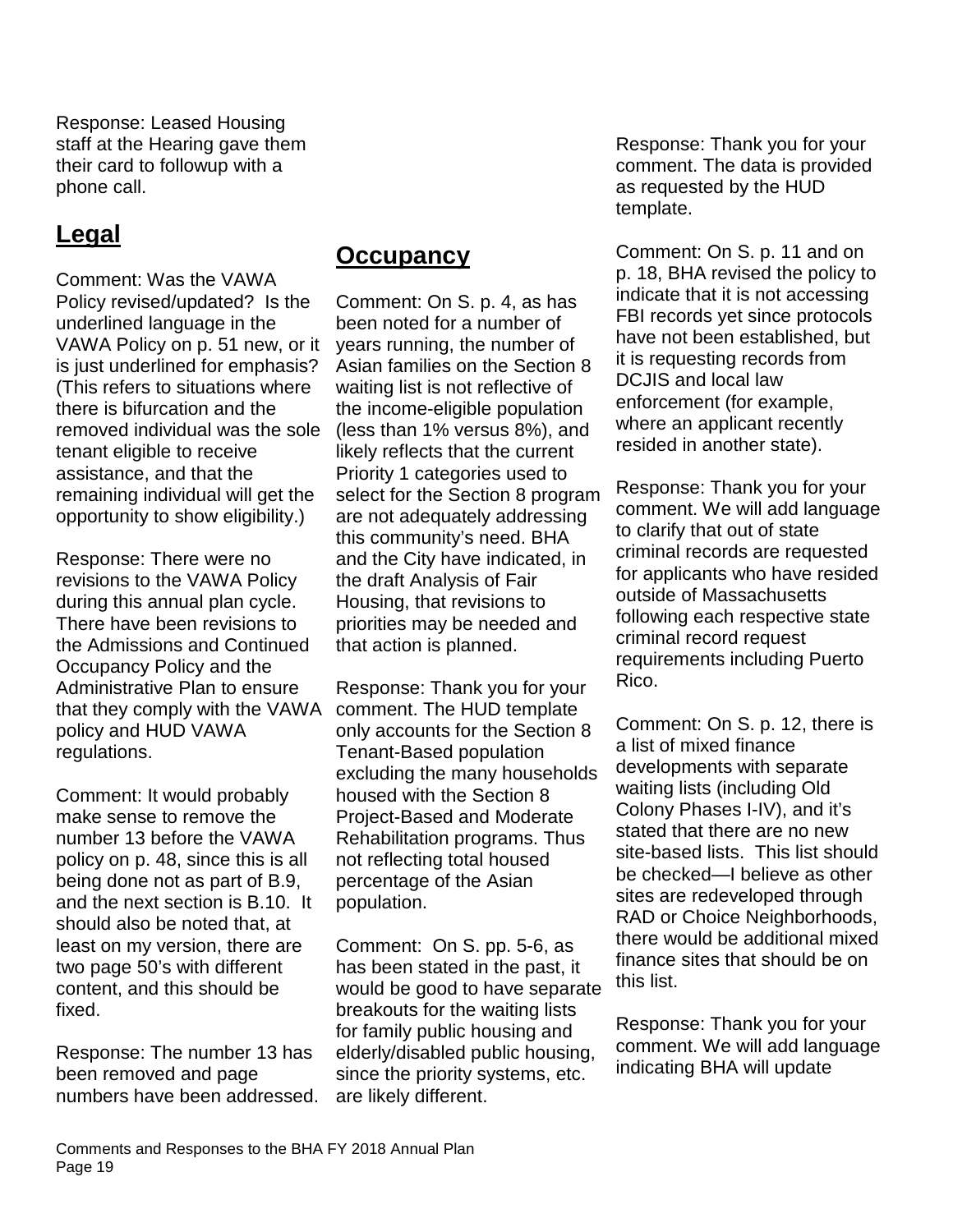waiting lists as properties are converted.

Comment: On S. pp. 13-14, for residents and members of the public who might not have followed the evolution of transfers at the BHA, it's important to note the elimination of what were called "emergency" transfers, and the use of three categories administrative transfers, substantial cause transfers (with a significant amount of over- or under-housing), and transfers of those with a lesser degree of over- or underhousing, and the relative rates and conditions for such transfers.

Response: Thank you for your comment. Just a clarification, the three transfer categories in ranking order are:

1) Administrative transfers which also include Domestic Violence related transfers, and over housed by 2-bedrooms or more;

2) Special Circumstances which also includes under housed by 3-bedrooms or more; and

3) Under or Over-housed transfers.

Comment: (also MIS) S. (pp.69- 70) Designated Housing for Elderly and Disabled Families As noted here, in the summer of Response: Thank you for your 2015, HUD approved a revised Designated Housing Plan for the BHA, permitting it to shift the allocation of elderly to non-

elderly disabled units in its federal elderly/disabled public housing from a 70%/30% split to a 80%/ 20% split. BHA exempted wheelchair accessible units from the designation (making them available to all eligible applicants needing such features, regardless of age) and also established an additional set aside of 200 Section 8 vouchers targeted to nonelderly disabled public housing applicants who would have to wait longer for public housing admission due to the changed split. As noted in the text, BHA "turns on" and "turns off" elder preference points for a development depending on how close it is to the split. In reviewing the chart, it would help to know what the distinction is between the 2nd column, "wheelchair", and the last three columns (breaking down how many studio, 1-BR, and 2-BR units are wheelchair accessible). It may be that the first column is meant to reflect how many wheelchair accessible units BHA was required to provide at particular sites under a Voluntary Compliance Agreement (VCA) with HUD, and the last 3 columns reflect how many units at particular sites could be used by persons in wheelchairs.

comment. Wheelchair units are exempted from the Designated Housing Plan thus the columns: 1) Available Units shows the

total number of available units at the site which includes Nonwheelchair and Wheelchair accessible units; 2) Wheelchair units shows the number of existing wheelchair units; and 3) Adjusted Available units shows the number of units that are included in the Designated Housing Plan or another way of looking at it is available units minus wheelchair accessible units equals adjusted available units. The final three columns 0 BR with W/C, 1 BR with W/C and 2 BR with W/C adds back in the wheelchair units into the totals so in most cases you can figure out the number of bedrooms for the units that are wheelchair units. There are zero existing studio wheelchair accessible units. A note has been added to the table

Comment: S. (p. 80) Units with Approved Vacancies for Modernization. The text makes clear that the Admissions and Continued Occupancy Policy (ACOP) has language on approved vacancies for modernization, but that BHA doesn't currently have any units officially offline as funded for modernization in HUD's electronic database (PIC).

Response: The BHA does not have units off line for modernization purposes. There are units currently vacant and awaiting redevelopment. These units cannot be removed from PIC until the demolition/disposition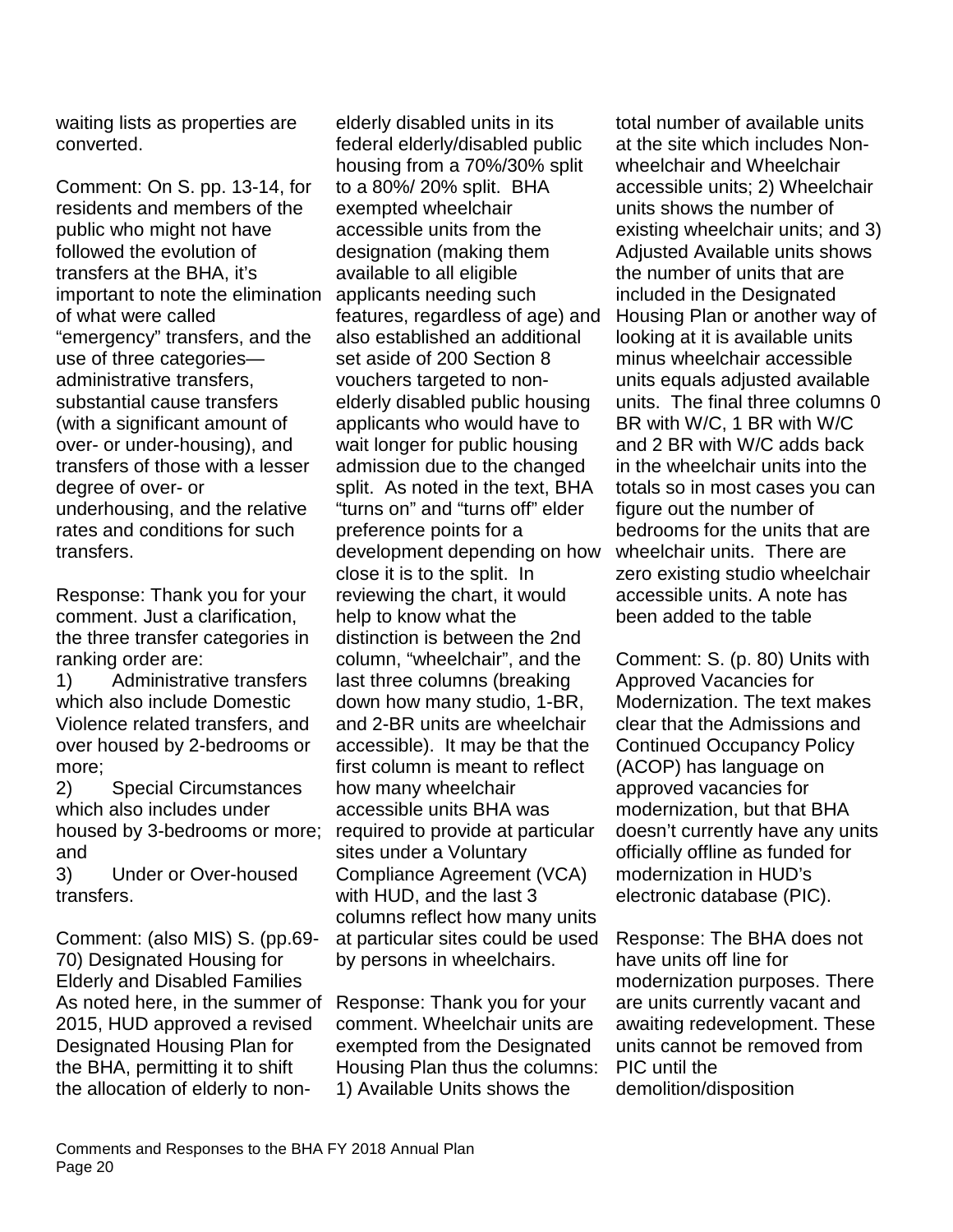application is approved. There is an interim status in PIC that will be used when the demolition/disposition application is submitted.

Comment: PR. On p. 10, there's a discussion about the increase in the need for affordable housing and BHA's discussion "with various PHAs nationwide best practices". Can BHA share with the RAB what it has learned about best practices and what it may be considering; obviously some of this may need to be a collaboration with the City and with other entities (MBHP, developers, etc.). How will software changes discussed here "assist with managing applicants' need to access their applicant information"?

Response: Thank you for your comment. Yes, the BHA may arrange a presentation for the RAB.

# **Operations**

Comment: There was also some discussion about flat rents and ceiling rents. John and Mac noted that ceiling rents were largely a pre-1998 thing, whereas flat rents are an option for federal public housing tenants since 1998. By and large the flat rents and the ceiling rents are the same. A few years ago, Congress mandated that flat rents have to be at least 80% of the Section 8 fair market rent (FMR). This

means each year (around October 1), HUD sets new Section 8 FMRs, and they generally have gone up. Janis thought that flat rent had been adjusted twice in less than 12 months; John and Mac thought this shouldn't be the case. There was also the question of the language that says that you don't have to be recertified except for every 3 years if you have a flat rent. However, residents have the option to request the information about whether they would have a lower rent based on their income, and to switch to an income-based rent if so. The 3 year rule doesn't mean that flat rents stay put for 3 years, since the FMR adjustments are done each year.

Response: Janis is correct. Flat rents were adjusted on April 1, 2016 and February 1, 2017, less than 1 year apart. However, the April 1, 2016 flat rents were actually the flat rents calculated based upon HUD's FMRs for 2015. HUD did not publish the FMRs until December 2015, therefore the flat rents were adjusted late. Flat rents will be adjusted again on February 2018. Going forward, the BHA will attempt to adjust flat rents every January. Residents who elect the flat rent do not have to recertify their income every year, but do have to recertify their household composition and at that time can also elect to pay income based rent.

Comment: (also Lsd Hsg) There was some debate about whether the public housing rent structure acted as a disincentive for families to stay employed and to get better wages. Some thought this was the case; others thought that even though higher income means higher rent, it is still only 30%. There was some discussion about "cliff effects". Mac noted that for the public housing program, under HOTMA, there will be a 2-year period that if the family has an income above a certain amount, it will no longer be eligible to stay. However, currently under the Section 8 program, this is actually worse: if a family has sufficient income that it would be "zero subsidy", it is given a 6-month period of time to see if there is a change in circumstances where subsidy would again be paid; otherwise, the family is removed from the program. If the family's circumstances changed at say Month 9, that would be too late, and the family would simply have to reapply for the very long waiting lists for Section 8. Some wondered if there would be a way to build up an escrow for these families; Mac noted that DHCD had a program like this at one point in state public housing, kind of like FSS, but you would have to leave public housing (as opposed to using the escrow to achieve other goals, like homeownership, higher education, buying a car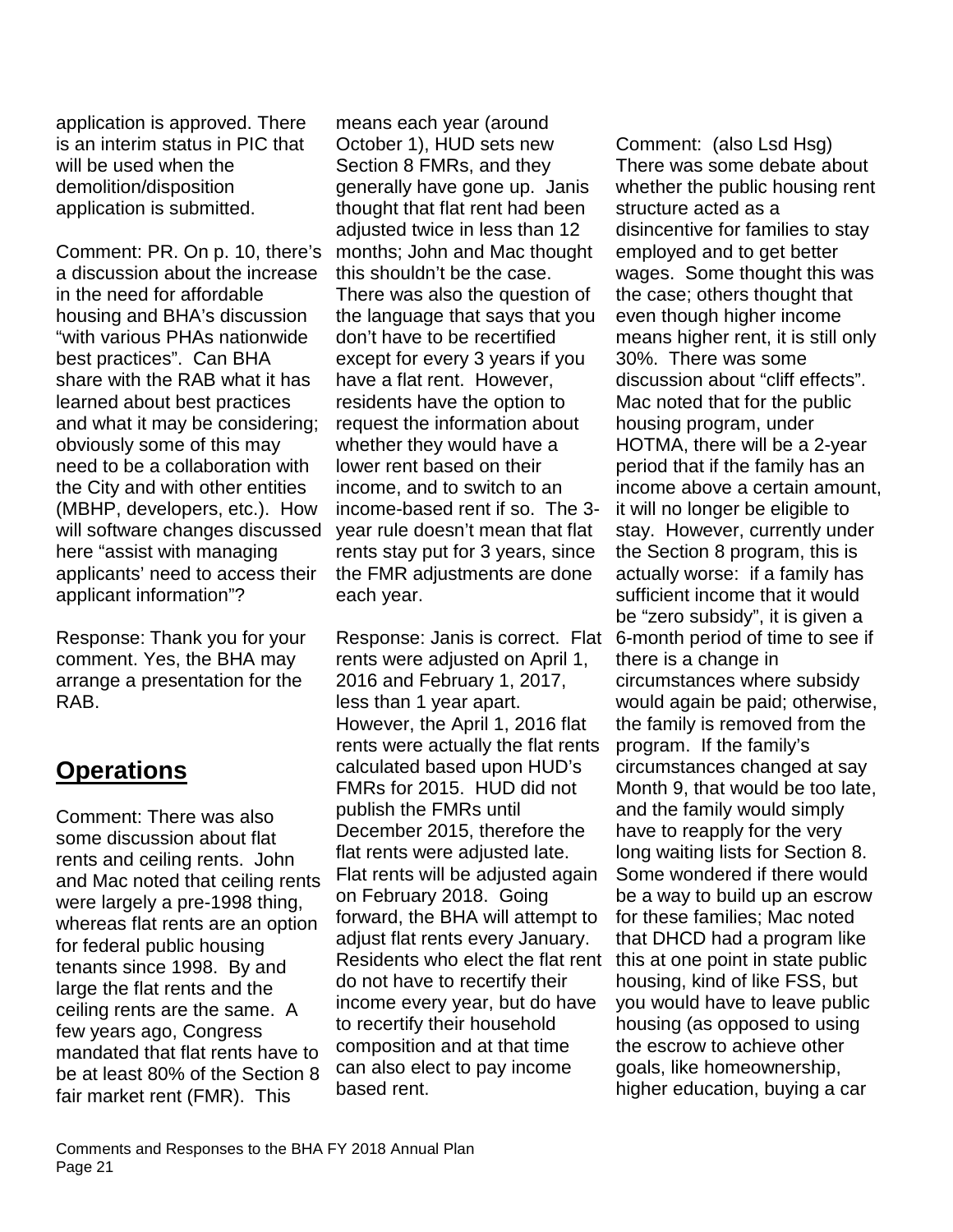to enhance economic prospects, etc.)

Response: HUD has not yet issued regulations regarding HOTMA. BHA will consider any discretion available in its treatment of over-income public housing residents when regulations are available.

The six-month limit for Section Eight participants is regulatory.

Comment: Mac noted that a significant issue he and other advocates have seen is the problem with family members who turn 18 (or who are older but who finally move out of fulltime student status); many of these family members don't realize/accept that they must contribute 30% of income to the family or there is a risk of eviction. While this is predominantly an issue to be discussed within the family, it wouldn't hurt to have this be part of the recertification discussion that happens with every family member as they turn 18, since this is something that's a problem for both BHA and the family.

Response: The BHA requires releases from all family members 18 and older at recertification so that income for these individuals can be verified. This is discussed with the head of household.

Comment: My name is [Inaudible 35:05]. I've been at

the Dorchester development for – since 2013. Prior to getting into the development, I was homeless for a year and a half.

Can you hear me now? As they say at Verizon. All right.

Prior to getting into the development, I was homeless for a year and a half. That was a treacherous experience. It was an experience of being taken advantage of a lot. Anyway, I came in 2013. I actually came in April the 2nd, although I've been marked as coming in March the 31st. I have found myself to be very distant, difficult to be friendly to people – I want to be but it's very difficult. I would really just like to get out and let somebody else get in and do whatever. You know. But, the difficulties I've experienced is – well, when I first in, I didn't get a fob until 11 days. Say things are going to be fixed; they're not really fixed. People come into service the apartment, say if you have to do, do. Pest control recently was done. Set down one trap, couple of squirts, that's it. And what I've done is purchased my own mouse traps for my particular facility.

When I've called for a work order for – there's a door for a bottom lock – there was a mix-up with that. I called for that because it seemed like my door was tampered with and I came in and my door was different. I actually got locked into my own apartment. They sent in – took a few hours – a

carpenter. It was Labor Day 2016. Still haven't had that lock changed.

I'm distant with people because to me, there's just the dynamic of being taken advantage of and I just have my walls up all the time. But anyway, when I do try to make a call – it seems like when you call into the office, it goes all over the place and you really can't get through to who you need to get through to. So, you know…there's a language barrier. When there are notices – people who have come into the apartment to do work, they seem to be shady. It's not all the time, but one time, they were talking about having to fix the sprinkler; the sprinkler did not need to be fixed. It's just different dynamics of just…I don't know, mistreatment to me. I know I have a lot to offer, but it's a language barrier with management. If you go through paperwork, you're basically going through very quickly with paperwork and there's no real understanding to things.

I know that I can be a positive impact to the community, but…I've endured much the past few years and quite frankly, I'm just tired, very tired. So, this RAB thing, I would like a copy of it. I noticed it mentioned you could get a copy of it. If I could have a copy of that, I don't know… Other than that, I'd like to help and I'd also like to be a positive impact, but these past few years, I have found it very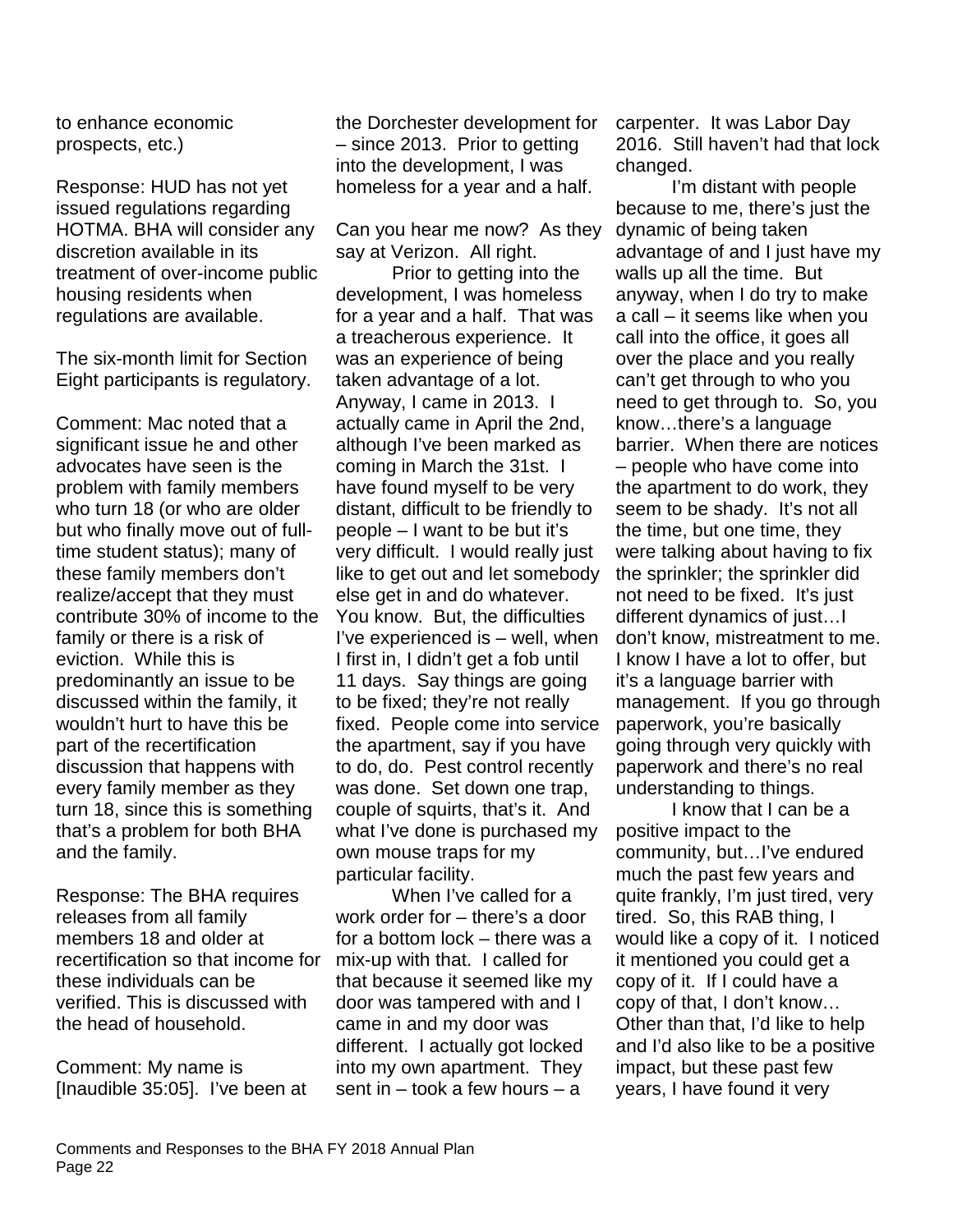difficult to be that way but I know I can. Thank you for your time. [Applause.]

Response: The comment was referred to the appropriate manager who spoke with the commenter and confirmed that the door fob was working, that the exterminator had inspected the apartment and was following up on the door. Staff at the Hearing provided a copy of the RAB materials.

Comment: AP p.1: This says BHA is a standard PHA, administering 10,343 federal public housing units and 14,481 Section 8 vouchers, for a total of 24,824 units/vouchers administered. As noted below, BHA uses a much lower number of federal public housing units elsewhere in the Supplement (8,404 units—see p. 31). The discrepancy should be explained.

Response: The 10,343 number is the number of federal ACC units: 8,702 of these are BHA managed and 1,641 are HOPE VI or mixed finance units.

Comment: S. (pp. 76-77) Non-Smoking Policies

HUD issued a mandatory nosmoking policy for all housing authorities in the fall of 2016, and unveiled it in a press conference at Washington Beech. While BHA has had a no-smoking policy in effect for a number of years, it appears that Assessment System (PHAS

in a few minor respects, the HUD policy varies from that in place at the BHA. It would be worth reviewing this and finding out if HUD is willing to grandparent the BHA policy; if not, some minor tweaks would be needed.

Response: HUD will not grandfather BHA's non-smoking policy. BHA has adopted HUD's rule with regard to nosmoking within 25 feet of a building and also does not permit use of a hookah or waterpipe.

Comment: S. (p. 82) Boston Housing Authority Organizational Chart

The Organizational Chart is dated 10/8/15, but there should be at least one change: Paula Saba has retired as Chief of Leased Housing and has been replaced by David Gleich. There may be other changes (or shifts in the make-up of the Executive Committee) and this should be reviewed.

Response: The Organizational chart has been reviewed and updated. Thanks for the comment.

Comment: PR. On the bottom of p. 3, it's stated that BHA's goal is to achieve and maintain high performer status for public and leased housing. I asked if John Kane could provide the latest Public Housing

and Section 8 Management Assessment Program (SEMAP) scores from HUD to show its status. John Kane did provide these. There was a recent SEMAP score of 100% and BHA does have high performer status. BHA staff should be congratulated on maintaining high performer status and getting such a great score. For the PHAS program, on the other hand, it appears that the PHAS assessment may have been done prior to the FY 2017 PHA Plan submission, but may not have been finalized until the spring of 2017, and it shows BHA as a Standard Performer with a score of 75. This should be shared with the RAB and BHA should identify, in the Progress Report, any response to this and any steps it is taking to achieve high performer status for public housing.

Response: Thanks for your comment. BHA staff is available to review the PHAS system and scoring with the RAB.

Comment: PR. On p.4, there is a discussion of full Occupancy. While BHA's continued good achievement in this area should be praised, as stated in the past, BHA should provide details throughout the program, so that if there are portions of its portfolio where these goals are not being achieved, they are identified along with steps to improve performance. Moreover, the other goals which relate to having a good PHAS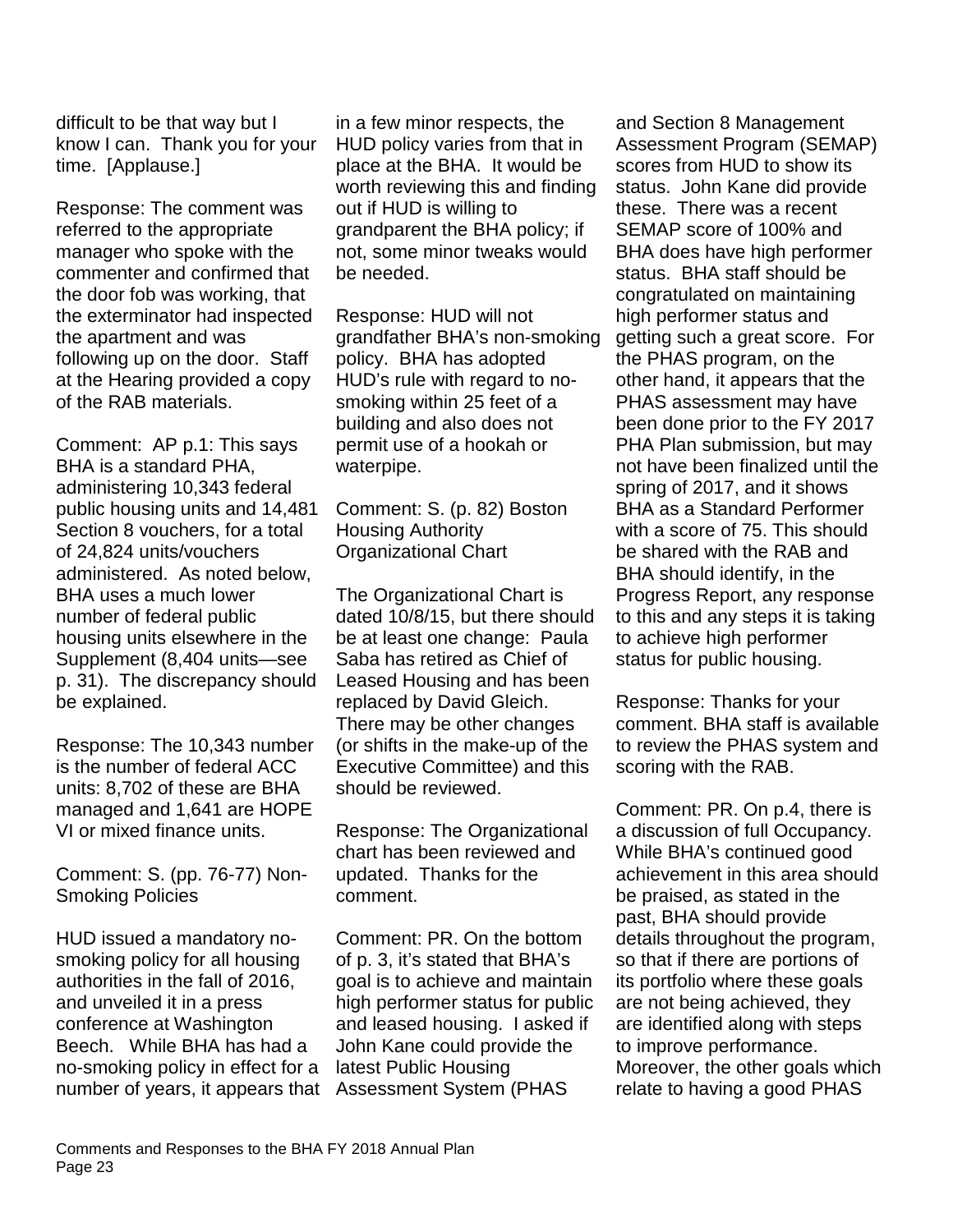score, such as turnaround time for vacancies, time within which emergency and standard repairs are addressed, and the like, are included as benchmarks and performance and improvement strategies tracked.

Response: BHA development specific occupancy information is available; please see response to the above comment.

The PHAS system no longer evaluates unit turnaround time or work order completion time as part of its scoring.

Comment: PR. On p. 8, it would be helpful to get copies of the Resident Service Coordinator Contracts and know which agencies have been assigned to which sites, and for what time period. It would help for the RAB and LTOs to know when the community/ neighborhood audits are to be done and what is involved in them, as well as to know when the health and well-being service events are to kick off at which sites.

Response: The Resident Service Coordination contracts have a two year term. Copies of the Resident Service Coordination (RSC) contracts are available upon request and a chart of the developments being served by each agency is also available. The neighborhood/community audits are performed on a daily basis

by the RSC. The audits consist of the RSC and/or their affiliated agencies reaching out to other service providers in and outside of the neighborhood in which they work and having those agencies visit the development or provide literature regarding their services to the development. Well-being service events are posted via a monthly calendar at each site by the RSC.

Comment: Let me just add a little something: my washing machine just stopped with clothes in it from Sunday. Now, I'm not saying it as a personal complaint; what I'm saying is that we don't have enough electricians to take care of those minor issues that we jot down as "not important." One of the other sources that I would like BHA to look at - and I know that cash is strapped - is funding for more electricians, possibly, but I do understand (inaudible phrase 00:16:20). Thank you.

Response: Thank you for your comment. The BHA regularly reviews staffing based on work requirements.

Comment: James Abraham, from Logan Way Mary Ellen McCormack. I just have one issue - two, actually. Let me say that the Section 8 vouchers are not good anymore with these new facilities going up; the landlords will not accept them. Also, I've been living

there for 16 years and this is the only issue I've had with them, is that they never wash the windows - 16 years. They've had two constructions on the roof and they've never washed the windows - 16 years.

Response: Noted, thank you.

Comment: Good morning everyone - Mike Woods from the Charlestown development. This is probably a local situation but, on our front door, 50 Monument Street, somebody keeps sticking something in the keyhole that nobody can use their key to open the door. I keep telling the office guy; don't get a response.

That's it, thanks.

Response: The comment was sent to the appropriate development manager who had staff followup on the door. Maintenance has addressed the building doors and sent the carpenter to remove the key and ensure the building door lock is operational. Also management sent flyers to the residents at 50 Monument St. informing them to make sure the building doors are locking and if they are not to inform the management office.

# **Public Safety**

Comment: S. (pp. 46-57)

It's not clear how this section has changed from the past—is it just in the developments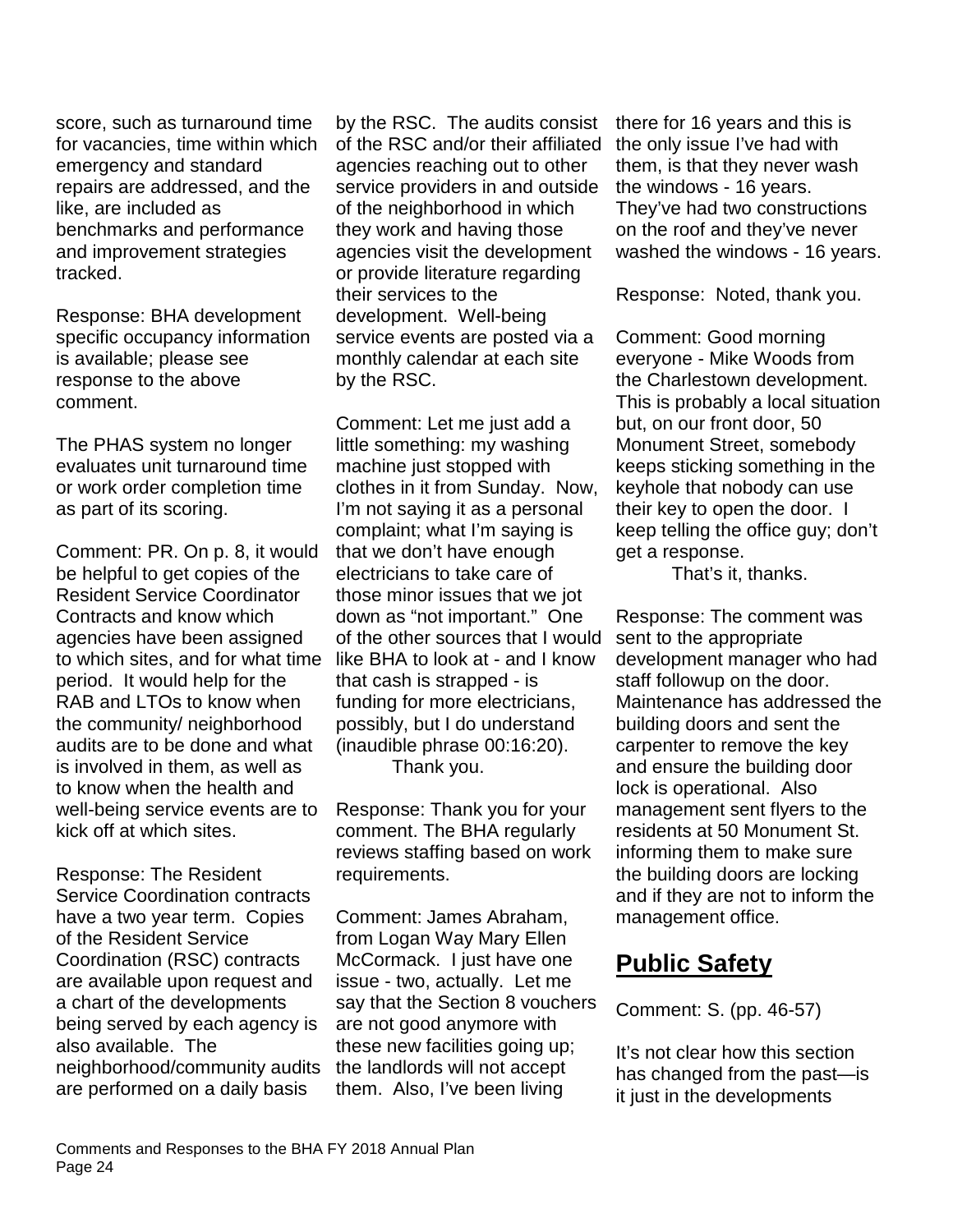highlighted that may have greater issues (identified as Hailey, Charlestown, Mission Main, Alice Taylor, Franklin Field, Lenox Camden, Mary Ellen McCormack, and Barkleyp. 47)? Or are there other changes?

Response: The developments listed are the same as last year. The only change was to update the crime prevention activities under B.1.Other: #8 to Directed Patrols / code 19s to address drug issues and violent crimes in high risk areas.

# **Real Estate Development**

Comment: Janis noted that she had received a certified letter as a Lenox resident regarding the RAD conversion at her development. John noted that as the RAB had requested, Joe Bamberg would be coming to the RAB meeting in December and could give updates on RAD and other mixed finance redevelopment. Janis said that the manager had said that the first 12 families at the development wouldn't be coming back (as their units would be used as relocation units for other families); several people thought that wasn't accurate, since under RAD all families are guaranteed the right of return. Mac noted that at each site, it's been BHA practice to negotiate with the local tenant organization (LTO)

about the order in which people would be relocated and return. Meena noted that at Washington-Beech, their LTO had agreed it would be a lottery for Phase I. Of course, some families who had relocated off site during rehabilitation with either vouchers or to other public housing might decide that they didn't want to return. It was noted that people also needed to be "in good standing" to return, but a number of people doubted if there were 12 families identified as not being in good standing, Janis said there were 28 families who had "unconfirmed status" at Camden/Lenox. We should get more information.

Response: With regards to the rumor that 12 families at Lenox/Camden will not be able to return, this is NOT accurate. It WILL be necessary to move 12 families at Camden in order to complete renovation work, but these families will be able to return once the renovations are complete. We will continue to work with the Lenox/Camden Task Force and resident community to ensure that updated and accurate information is being received.

Comment: The Reading Committee took a look at Chapter 19 in the Supplement, which refers to the different sites that are being redeveloped. John noted that some of the sites included here are ones which the BHA hadn't

yet met with the LTOs when it discussed RAD expansion in October, but now has select, including St. Botolph, Ausonia, Walnut Park, and Eva White. Mac said he thought Eva White was a little different; in addition, BHA had identified Long Glen (which was off-site housing created in Allston as part of Orchard Park redevelopment in the 1990's) as a RAD site, but it wasn't included here. We can get better information on this when Joe comes to the meeting.

Response: The BHA has not met with all of these resident communities.

Comment: There was some discussion about what's going on in Charlestown—that proposal is not RAD, but is to tear down the units but replace all of the affordable units and also develop additional market units. People wondered how it would all fit and had heard there was community opposition to having the development be so dense, and they had heard about off-site housing. Mac and John said that this was still up in the air—BHA and the LTO have been discussing this, and the off-site units would be elsewhere in Charlestown, but not immediately adjacent to the current development.

Response: The BHA and its developer partner have been working to respond to community concerns around the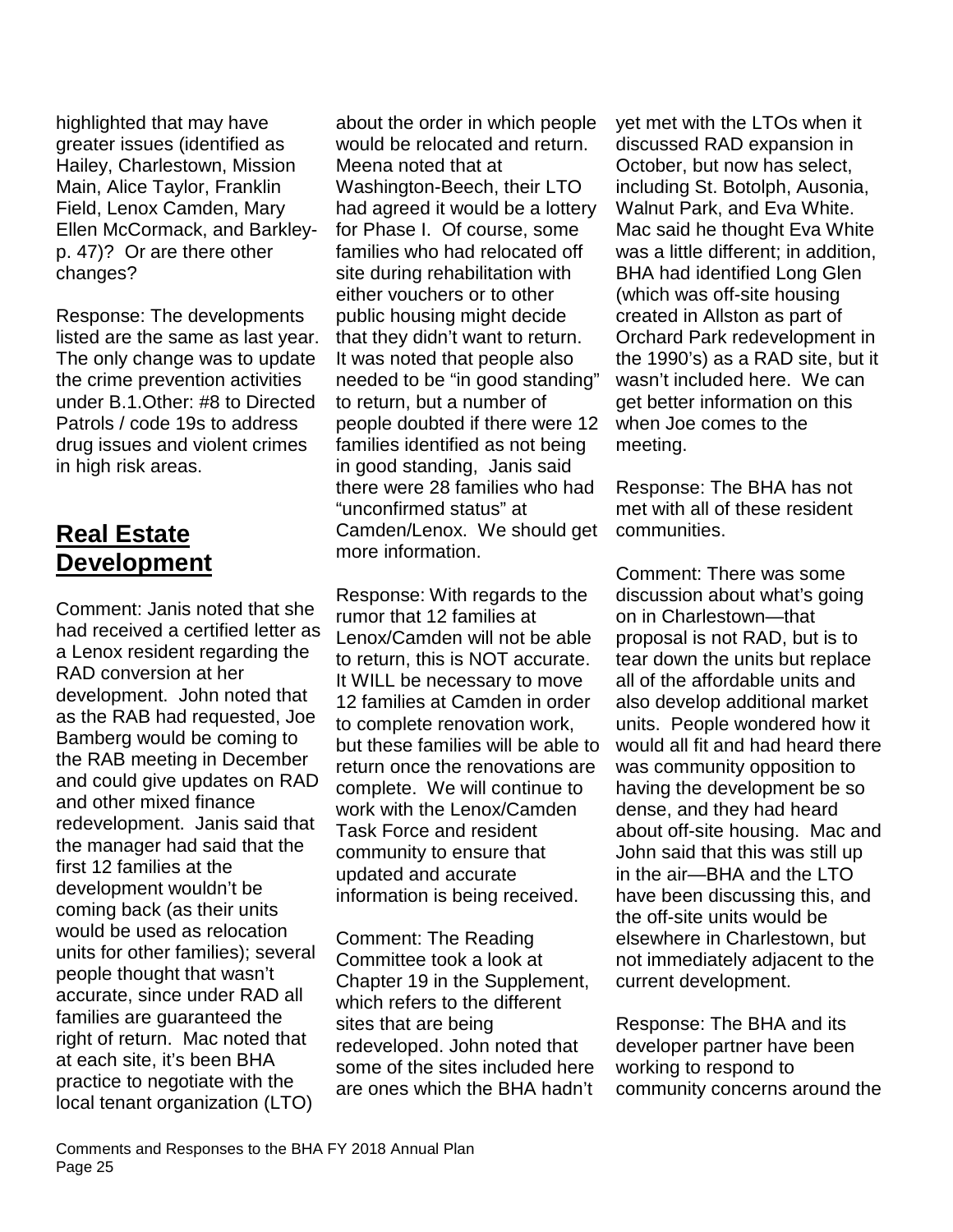proposed density to the new development. One idea is to move a small number of units to another parcel in Charlestown in order to spread out all of the new units. It is correct that this idea is still up in the air and nothing has been finalized. The BHA is working closely with the Charlestown Resident Alliance (CRA) the local tenant organization.

Comment: There were some rumors that BHA was creating additional units for students. John noted that BHA isn't partnering to provide student housing. It's true that there is redevelopment at Whittier Street (near Northeastern), but all 200 of the public housing units there will be preserved as deeply affordable housing; however, there will also be market rent housing created there as well.

Response: The BHA is not creating any student housing.

Comment: Hi! God bless you. My name is Sister Myra Martinez. I live in Charlestown in the development over there. I'm just going to pick up where the last person that was speaking. You cannot stereotype people when they're homeless. I understand where she's coming from, from the Section 8, but you cannot stereotype homeless people. You cannot stereotype drug addicts because like the person said that was sitting here

before, you don't know their history. You know? So, if you're going to take that paper – you know – where you said you was going to take it, I feel, as a resident – okay – I feel like you should use your synonyms and reword your words, you know, because some of the stuff that you did say there were very harsh and it could hurt other people. I know where you're trying to get at, but you know, you need to use your words carefully.

And also, I live in Charlestown, so in 20 – like, this year, 2017 – in January, we were supposed to get relocated. The HOU was in the process – Charlestown 1 was there as well. I don't know what happened. We haven't heard anything. As a matter of fact, I feel like – I don't belong to the RAB – but I feel like somebody from the tenant task force should have been here in this hearing – this panel hearing – to let us know what's going on. There has not been any meetings. I mean, it's just like pshh! They came in. They did whatever it was they did. They gave us a dream and psh! They're gone. So, that is one of my main concerns because a lot of Charlestown people in the BHA are concerned about their homes. They said they were going to relocate us to different developments. They also talked about Section 8s and all this. They came in here, giving us a big dream. And, I've been there since 1984. Okay? I

came in there with a dream. Unfortunately, I'm still there. Like I said, time goes by and before you know it, you get caught up and you're still there. But you know, it's not – I feel it's not right to  $-$  you know, the permits, the other Charlestown developments, just like she said, that come in here and you know, they want to make high risers; they want to have the marketing rent and they're all going to put us in there, all happy, all lovey. They're not even going to know we're from the BHA. Nonsense! You can tell who got money and who don't. So, that's one of my main concerns about what is going on with Charlestown 1. What is going on with the development? What is going on?!? Do we still have a home? I mean it's up in the air and that's something that uh…ah…what's his name? What's your name again?

Yes, Mac. You have been to the meetings. You know about what's going on. So, I'm just concerned, as a Charlestown, Boston Housing resident. You need to go back or you need to talk to the new task force or whatever they want to call themselves now, and you know, and have a meeting, you know, and so people know where we stand. A lot of people come and ask me and I just can't tell them, "No, this, this and that." If I don't know, I'm not going to say! But then again, I don't know who to talk to. I don't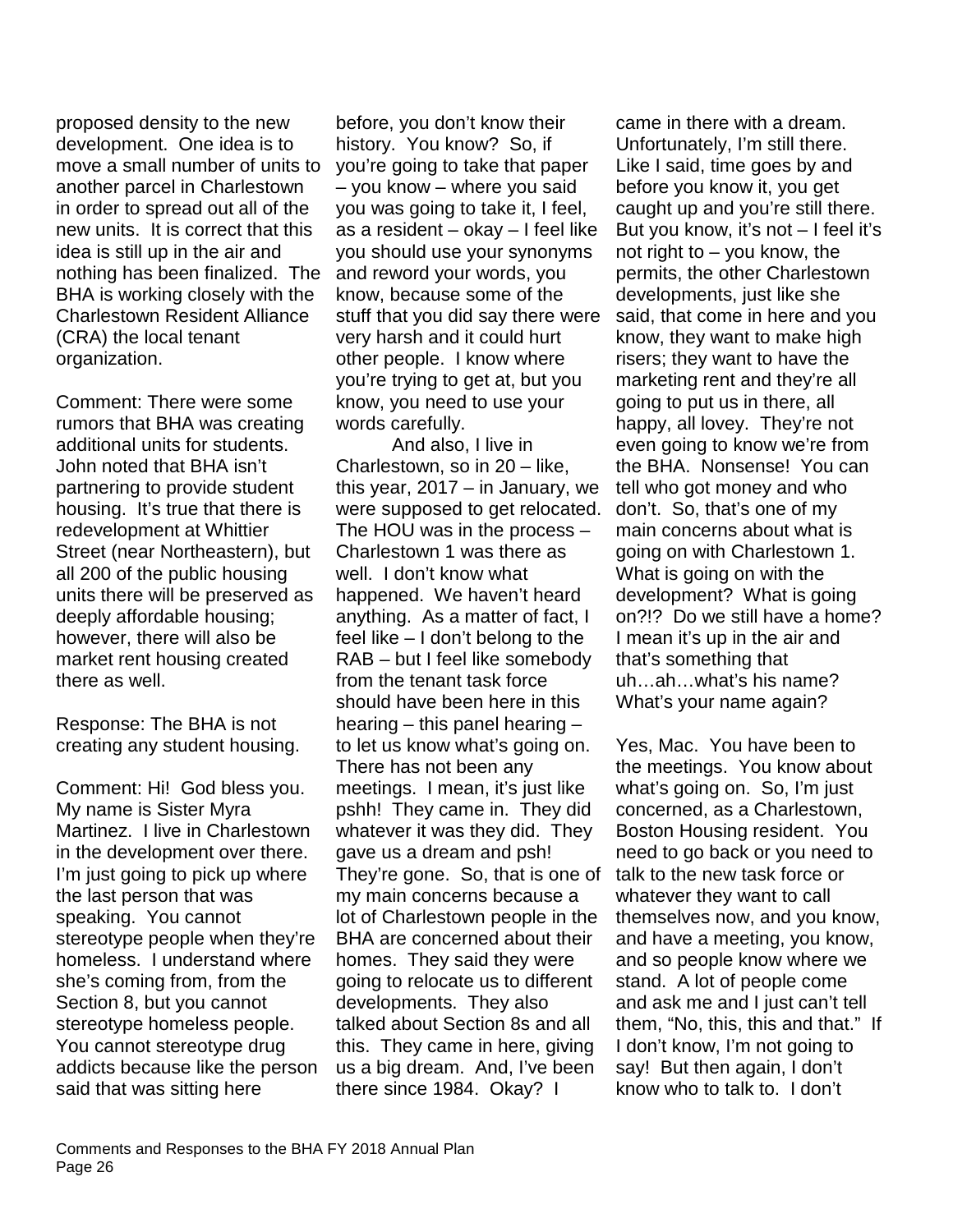know who to call because nobody knows nothing. I have even called a conference myself. They don't know. So, who knows? So, what happened to – what happened to our dream? What happened to them coming in here, talking about we're going to get relocated? What happened to all that? I think that is wrong. That is totally uncalled for and that's all I have to say. Thank you for your time and if I said anything to offend you, I didn't mean to, the only RAB representative. Okay? Thank you. [Applause.]

Response: Staff from Real Estate Development phoned the commenter to update her on the Charlestown redevelopment. In general, this site is still in predevelopment planning. We will continue to hold meetings and send written information to update residents.

Comment: S. p.62, HOPE VI or Choice Neighborhoods

BHA should use the same heading here as on the cover page of the Supplement, and leave other items for later headings

Response: The change to the Supplement has been made.

Comment: S. p. 63 Mixed Finance Modernization or **Development** 

Where there are further discussions of the specific mixed finance activities in other parts of the Supplement for Charlestown, West Newton, Amory, Lenox, Clippership at Heritage, Whittier, Mary Ellen McCormack, Hailey Apartments, Eva White, and Old Colony Phase III (for example, Whittier Street is discussed in subsection B.14), they should be crossreferenced here. Shouldn't there also be cross-reference to other sites for which BHA has submitted RAD applications to HUD?

Response: All of these sites are described in the Demolition and/or Disposition Section. We have added a note referencing this to the Supplement.

Comment: S. (pp. 64-68), Demolition and/or Disposition

All of the demolition/disposition proposals outlined here which have not yet been submitted should first be shared with the RAB for review and comment. In addition, if any of them will reduce the number of public housing units—even if they replicate the same number of "affordable" units—they must go through the BHA Monitoring Committee, and BHA should share with the RAB when this has occurred. For any of these, it would be helpful to know how many existing units are involved and what the post-disposition make-up will look like (how

many public housing, how many PBV, how many LIHTC).

Response: Agreed. We will release drafts of these disposition plans to the RAB ahead of submission to HUD. We will provide the information requested above.

Comment: S. On p. 66, Charlestown, it would be helpful to share with the RAB updates on Charlestown redevelopment. While HUD gave demolition/disposition approval, recent discussion with the larger community about density concerns has led to consideration of some amount of off-site redevelopment, and that obviously is different than what was in the original submission that was discussed with the RAB.

Response: As noted above, the Charlestown initiative is still in a preliminary phase without a final financing plan and program. That said, we will continue to update the RAB on a regular basis on the project.

Comment: S. On p. 66, Amory has largely been discussed as a RAD conversion. Demolition/disposition may make sense to utilize undeveloped portions of the site.

Response: The BHA does plan to dispose of the Amory site to its designated developer partners to renovate the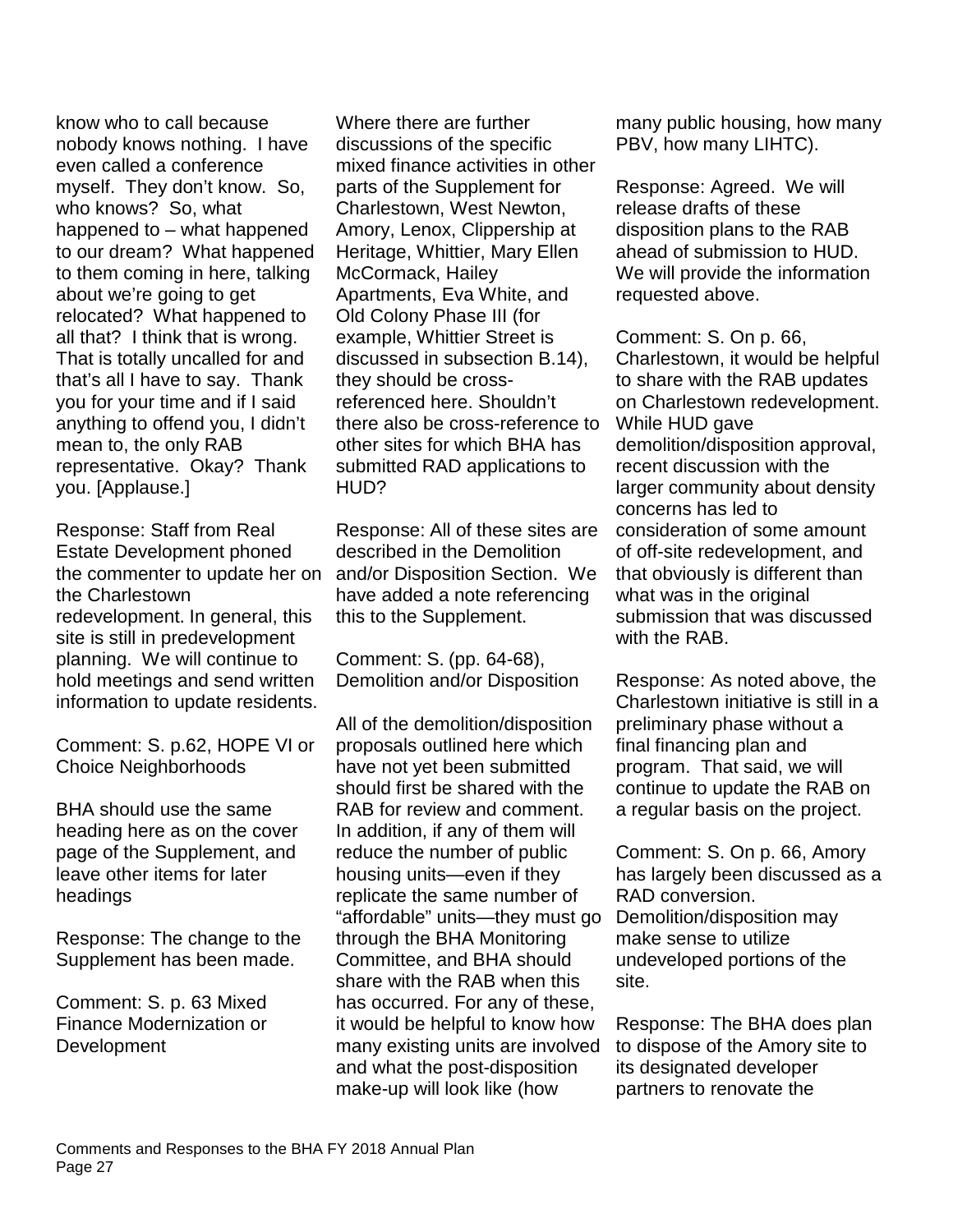existing 125 Amory building as well as to add new affordable, moderate and market units elsewhere on the site.

Comment: S. On p. 67, Clippership at Heritage, I don't recall the BHA bringing this demolition/disposition proposal to the RAB for review and comment. (BHA did include a "placeholder" provision for this in the prior PHA Plan, but that's different than getting the actual proposal, as was done with Charlestown. The description here doesn't give any meaningful information about why 20 Section 8 project-based units are being lost and what will be done for both the families and to replace the units. More should be detailed, even if demolition/disposition requirements do not formally apply to Section 8 units—these were originally public housing units which were subject to conversion to project-based Section 8 assistance a number of years ago along with other Heritage units.

Response: We have updated the description to clarify that while 20 existing PBV units are being demolished 22 new PBV units will be constructed in their place. In addition 30 new homeownership units, including 14 affordable homeownership units, will be added to the site. The Clippership units were already disposed of through the earlier Heritage PBV conversion. That said, the

disposition is being updated to reflect this new initiative and we will share the Disposition Plan with the RAB.

Comment: S. On p. 67, while West Newton/Rutland/East Springfield is by and large a RAD conversion, 3 units at East Springfield have been uninhabitable and don't make economic sense to include. Proceeds from sale should be utilized for BHA's affordable housing programs.

Response: We agree and that is the plan. We hope to implement the disposition in 2018.

Comment: S. On pp. 67-68, Hailey Apts. Phase 1, it would help to know more about this proposal, and how it's similar and how it would differ from the Charlestown and Mary Ellen McCormack redevelopment proposals. As described here, it would only be a portion of the site, but would involve both demolition and disposition.

Response: We have added the requested information to the Supplement.

Comment: S. On p. 68, Mary Ellen McCormack, it would help to have a full description of this proposal, similar to what BHA provided to the RAB for Charlestown redevelopment.

Response: We have added the requested information to the Supplement.

Comment: S. (pp. 72-75) Conversion of Public Housing to Project-Based Assistance under RAD

This outlines that BHA has approved RAD applications for West Newton St., Lenox St., and Amory St. (with CHAPs at the latter two sites issued in mid-October, 2017). It has also recently submitted RAD applications for St. Botolph, Walnut Park, and Ausonia Homes. This references a possible RAD disposition for Eva White (it is not clear if that would be RAD or just a regular demolition/disposition application). In addition, there is no discussion here of the other RAD submission BHA made for Long Glen, an off-site component of the Orchard Gardens site. In addition, BHA had sought to include RAD as a component of its Choice Neighborhoods submission to HUD, and HUD had approved this. It may be that BHA needs to revise this description regarding Whittier Street, Long Glen, and Eva White. BHA also only gave the RAB a limited account of the new RAD submissions since it had not yet completed the process of discussions with residents at the sites; a fuller description should be provided to the RAB now.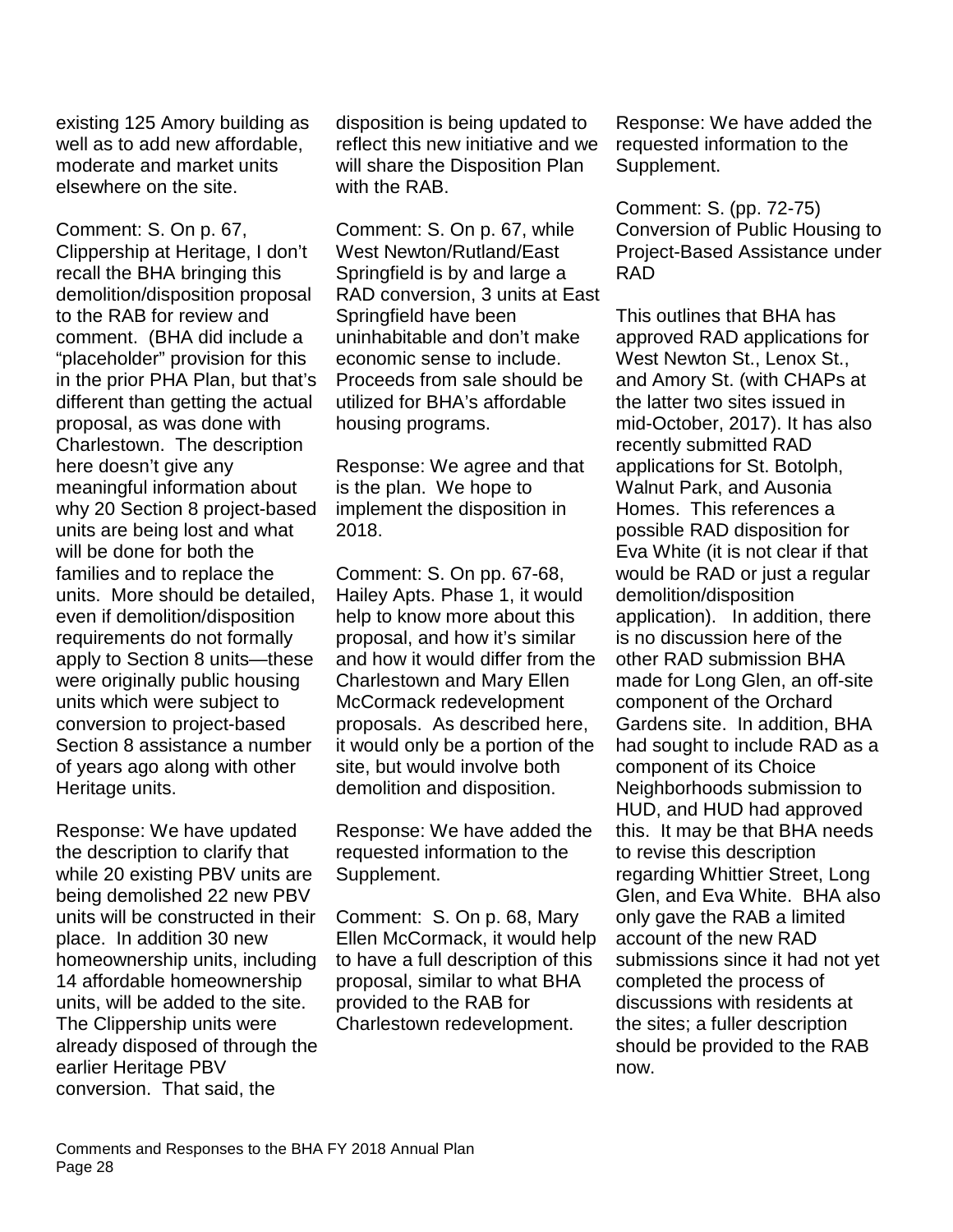Response: Please see clarified information in Supplement sections noted above.

Comment: S. (p. 81) Other Capital Grant Programs

This uses the term Replacement Housing Factor (RHF) Funding, which, as noted above (see B.3, p. 24), has been replaced by the term Demolition/Disposition Transitional Funding (DDTF). This indicates that over \$5 million in such funds will be used to assist with the construction of Old Colony Phase III. It may be helpful to get more of a description about how these funds are used so that RAB members feel comfortable with this or can discuss any other options.

Response: Prior to HUD's implementation of the Public Housing Capital Fund Final Rule in late 2013, HUD used to award RHF funds to offset the loss of public housing units that occurred through redevelopment activities. RHF funds were awarded in multiyear grants—typically up to five years of funding as a "first increment" renewal for up to an additional five-year "second increment" of funding. While HUD stopped awarding new RHF funds starting in 2013, HUD has continued to provide the final years of RHF grants for units removed from the public housing inventory prior to October 2013. RHF grants,

unlike the new DDTF funding, must be used to develop replacement housing units. BHA has continued to receive RHF funds in recent years to offset units that were lost prior to October 2013. In addition, in accordance with HUD rules, BHA has been able to accumulate past RHF grants in order to amass sufficient funding to carry out redevelopment. For many years BHA has declared its intention of using its final years of RHF funding to support phase three of the redevelopment work at Old Colony.

Comment: PR. On page 4, there is the discussion about the alignment between the BHA's and the City's Housing Strategy. This discusses 4,000 redevelopment units and another 4,000 units of "moderate and market housing", but it is not clear how many of the "moderate and market" units are "affordable" and what "affordable" means—more specific data on that would be helpful.

Response: We have distributed a breakdown of planned units by affordability (ie deeply subsidized ie. public housing or Section 8, moderate units and market units) to the RAB at the December 2017 Board meeting and will continue to update this chart regularly per this request.

Comment: PR. On page 5, there is reference to Eva White redevelopment (as there is in the Supplement, see above), but no specifics have been presented to the RAB on that.

Response: The Supplement has been updated. We reviewed this project at a recent RAB meeting and we are happy to discuss it in more detail at one of the upcoming RAB meetings.

Comment: Hi, good morning. My name is Concetta Paul and I am on the Boston Housing Authority's Resident Advisory Board. I am from State Funding Public Housing West Broadway (inaudible 00:11:00) and South Boston. Just a few comments, in terms of home ownership. I'd like BHA to focus more on home ownership programs for public housing tenants. There's already a component like this for Section 8 tenants but, as a public housing tenant, I'd like BHA to focus on the home ownership aspect for public housing tenants. For instance, we could get some pointers from the city of Taunton. In Taunton, they have a Center for Affordable Home Ownership and it is actually part of the Town's Housing Authority's real estate department. It used to be run by the city, but the Housing Authority thought it was more effective if the Housing Authority ran it. They assist public housing tenants. They assist Section 8 and also the wider community, holding income guidelines to buy